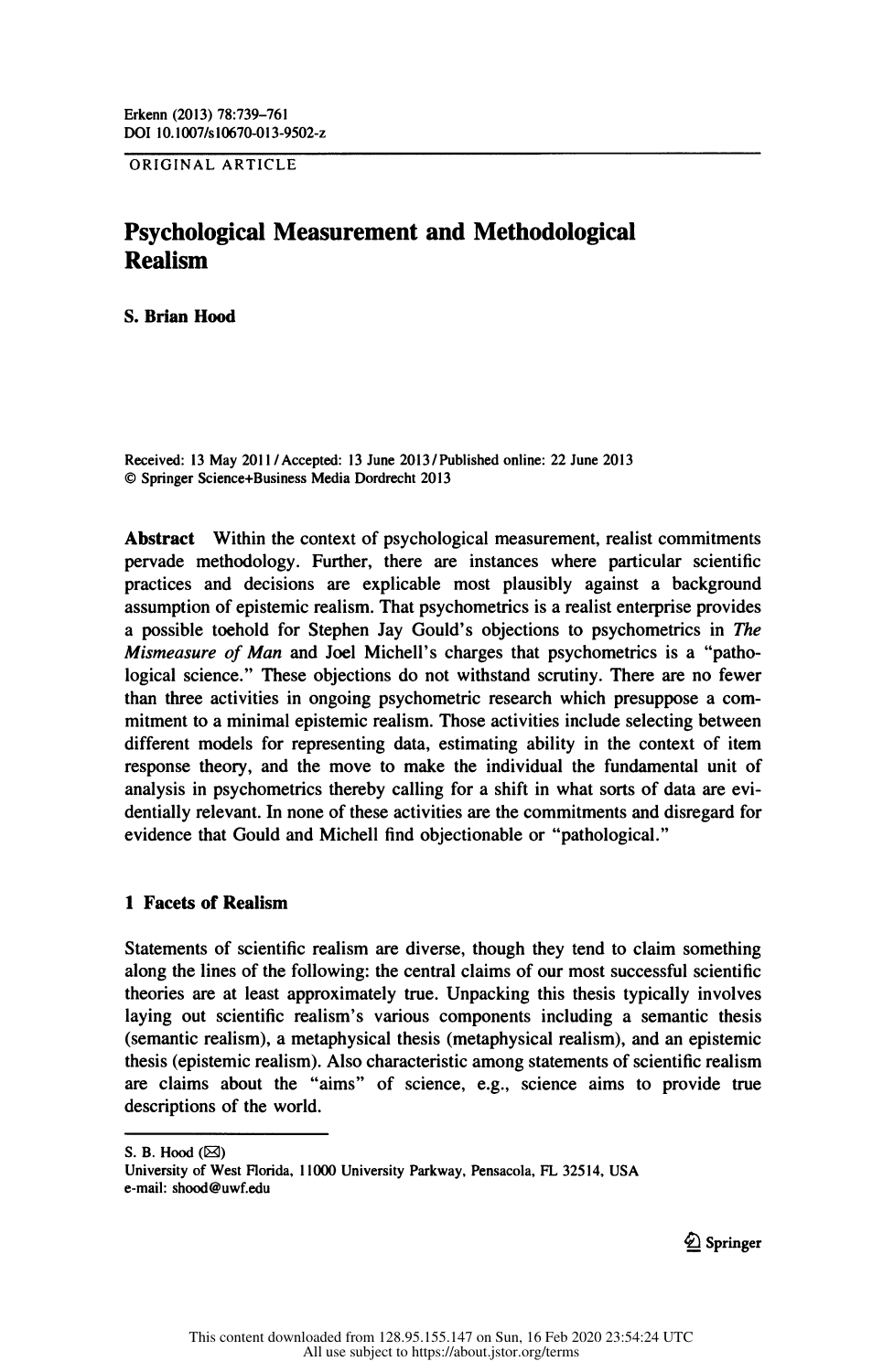Semantic realism asserts that scientific claims about unobservable entities are to be taken literally and those claims are either true or false. Furthermore, the truth of an empirical claim is distinct from the evidence one has for asserting that claim. As Psillos (1999, 12) states, "'For every quark there is a corresponding lepton' is true if and only if for every quark there is a corresponding lepton." Semantic antirealists would deny this claim, perhaps asserting that 'For every quark there is a corresponding lepton' is true if and only if C, where C would be some statement of immediate sense experience. Other semantic antirealists may deny that scientific claims about unobservable entities admit of determinate truth values. I will not say much more about semantic realism except that it is a common ground among some scientific realists and antirealists.

 Metaphysical realism asserts the existence of a mind-independent world. According to this view, the way the world is is independent of the theories scientists use to describe it. Moreover, metaphysical realism denies that the world consists of mental entities only (idealism) or that there is a distinction between the world as we investigate it and the way it *really* is. A detailed discussion regarding the controversies concerning semantic and metaphysical realism is beyond the scope of this paper. The focus here is epistemic realism and particular ontological commitments in psychometrics.

 Epistemic realism, the thesis that we are epistemically justified in believing the claims of our most successful scientific theories, is where many contemporary scientific realists and antirealists find themselves divided. "Success" is typically understood to refer to predictive success. There are two main lines of argument that threaten epistemic realism. One line of argument concerns the under determination of theory by data: for any data that are predicted by some theory, T, there is some empirically equivalent rival theory  $T^*$  which also predicts those data. Since we are not in a position to adjudicate between  $T$  and  $T^*$  on empirical grounds alone,  $T$ 's predictive success is insufficient grounds for believing T over T\*. This is where pluralism gets its foothold as well as those would advocate the introduction of nonepistemic values into theoretical disputes (for example, Longino 1990, 2002). Another line of argument is grounded in the history of predictively successful theories that have nevertheless turned out to be false. Advocates of this argumentative strategy reason that predictive success is no indicator of truth since the history of science readily offers examples of theories whose central theoretical posits do not exist despite the success of the theories that posit them. In response to these challenges realists have considered numerous strategies, one of which has been to retreat to a weaker form of epistemic realism which I will call, following Leplin (1986, 1997), "minimal epistemic realism."<sup>1</sup> Minimal epistemic realism (henceforth, MER) can be characterized as follows:

 $MER$ : it is, in principle, possible to justify hypotheses that posit unobservable entities.

<sup>&</sup>lt;sup>1</sup> While Leplin's arguments for MER engage the historical argument, he argues against the underdetermination thesis on the grounds that the principle argument for it is incoherent (see Leplin 1997).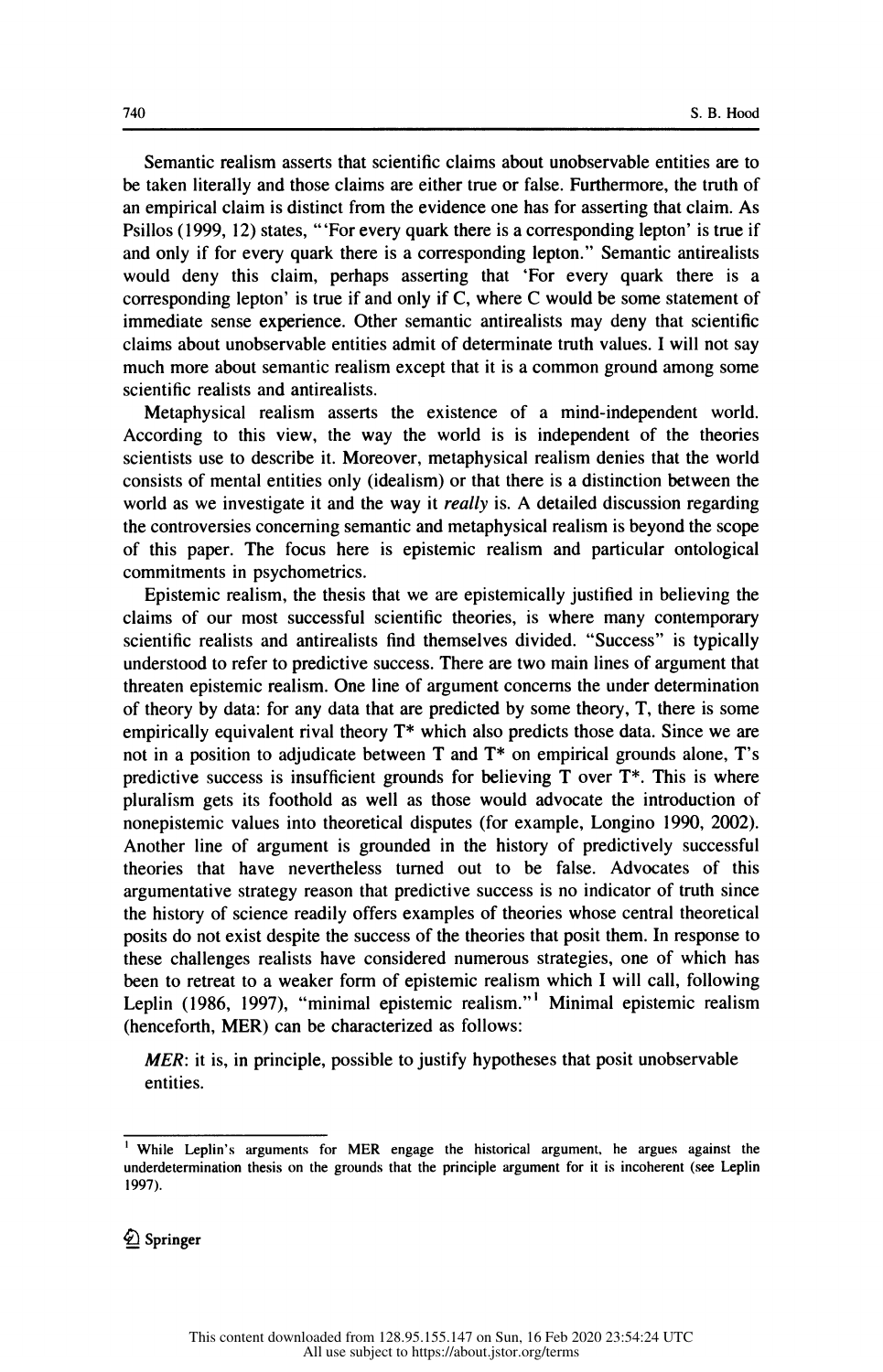Note that MER is consistent with agnosticism about any particular theoretical posit. This is an important point. Some methodological decisions require a commitment only to MER, stopping short of ontological commitment. The focus of this paper is on methodology as implicated in theorizing to emphasize the role of realism in the development of theories and not theory adjudication itself. The latter is the object of scrutiny for those who claim that under determination undermines epistemic realism, i.e., those who argue that theory adjudication cannot be grounded solely in empirical data, and that, therefore, theory choice must appeal to non-epistemic virtues.<sup>2</sup> The truth of MER is not under dispute here; what is under dispute is virtues.<sup>-</sup> The truth of MER is not under dispute here; what is under dispute is<br>whether MER is a necessary presupposition for the rationality of some scientific<br>designes<sup>3</sup> whether MER is a necessary pres<br>decisions.<sup>3</sup>  $\alpha$  decisions.<sup>3</sup><br>The terms 'rationality' and 'rational' are loaded and beg to be unpacked.

 Rationality, in so far as I will be employing the concept, requires that the processes, including the decisions, operating in the course of scientific theorizing be explicable in terms of justifiable general principles. That the principles be justifiable means that they can grounded either in terms of achieving some theoretical goal (such as truth, empirical adequacy, or theory articulation) accepted by the relevant scientific community or in virtue of their conformity with the canons of legitimate inferential practice as set forth by the relevant scientific community. I am not concerned with uses of 'rational' as applied to individuals, e.g., "Sam is rational," including assessments of individual's particular decisions, e.g., "Sam's decision to use experimental design such-and-such is rational." As I am using the term, the rationality of Sam's decision to use experimental design such-and-such depends on whether that decision can be explained in terms of its serviceability to some theoretical goal or in terms of its conformity to the standards of good inferential practices set forth by the scientific community to which Sam belongs. If the lessons drawn from the case studies below are correct, then a presumption of MER is practices set forth by the scientific community to which Sam belongs. If the lessons<br>drawn from the case studies below are correct, then a presumption of MER is<br>required to avale in earthin methodological moves in pouchalo required to explain certain methodological moves in psychological research. I will be offering, therefore, an indispensability argument not for MER but for the be offering, therefore, an indispensability argument not for MER but for the<br>presumption of MER in the methodology of psychological science. That is, I argue<br>for mathodological realism defined thus presumption of MER in the methodology of psychological science. That is, I argue<br>for *methodological realism* defined thus:

Methodological realism: the rationality of certain methodological decisions methodological decisions *Methodological realism*: the rationality of certain methodological decisions requires a commitment to MER.<sup>4</sup> requires a commitment to MER.<sup>4</sup><br>Methodological realism and MER are logically independent; it may be that MER is

 false, but that a (misplaced) commitment to MER is required to render methodology rational. MER is also logically independent of ontological realism with respect to rational. MER is also logically independent of ontological realism with respect to<br>some entity or class of entities. I define what it is to be an *ontological realist* about some entity or class of entities. I define what it is to be an *ontological realist* about some entity, or type of entity, thus:

 $\frac{2}{2}$  Some, including McMullin (1983, 1987), have argued that such supplementary criteria may be considered epistemic virtues poperheless " Some, including McMullin (1983, 1987), have argued that such supplementary criteria may be<br>considered epistemic virtues nonetheless.<br><sup>2</sup> considered epistemic virtues nonetheless.<br> $3$  For a defense of MER, see Leplin (1997).

<sup>&</sup>lt;sup>4</sup> This term is Leplin's (1986). He argues for methodological realism in Millikan's determination of elementary charges, relativistic cosmology, and quantum chromodynamics.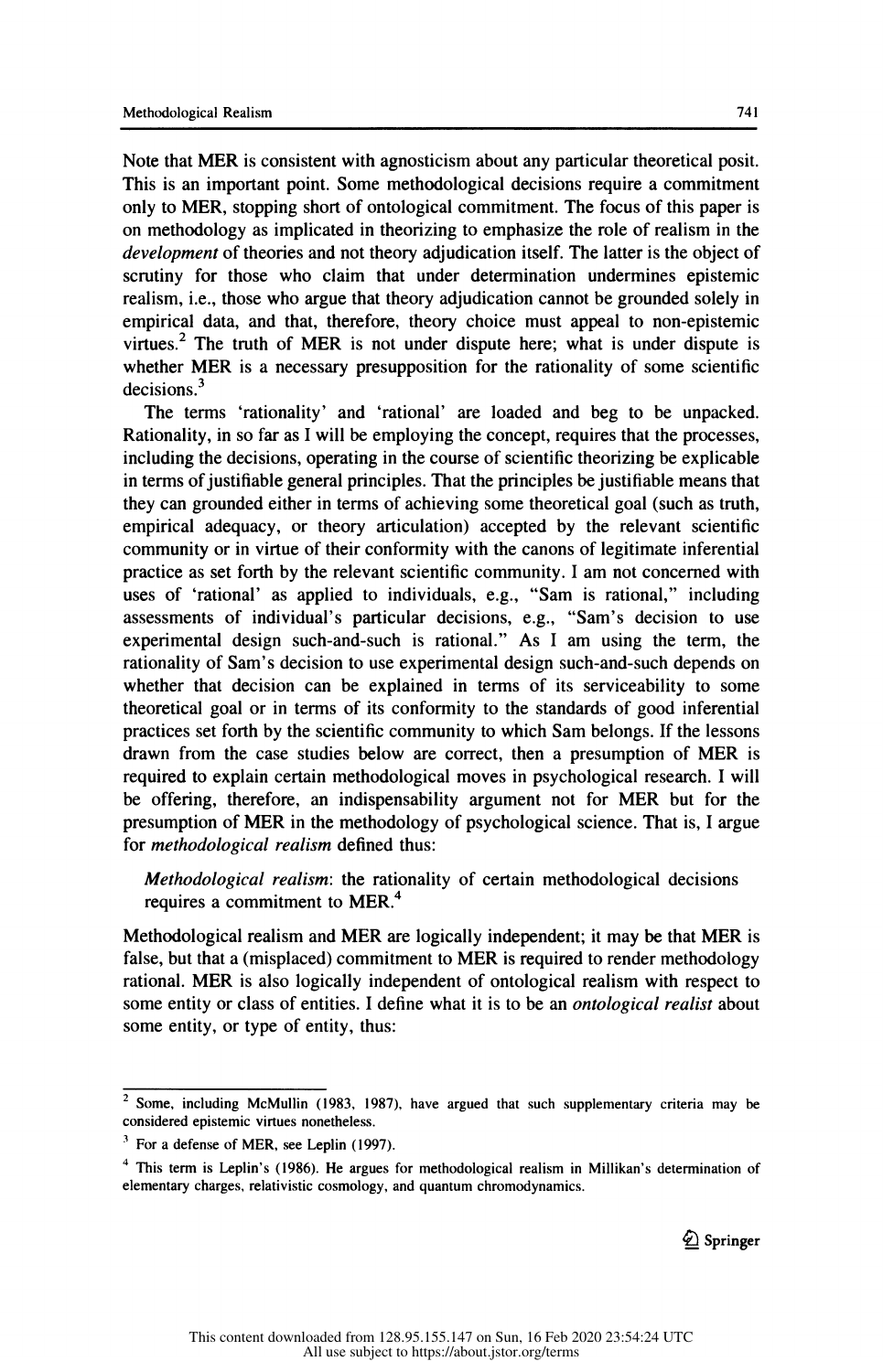S. B. Hood<br>
S. B. Hood<br>
Contradiction and the existence of some specified entity or class of entities):<br>
Commitment to the existence of some specified entity or entities of a specified S. B. Hood<br>Ontological realism (about some specific entity or class of entities):<br>commitment to the existence of some specified entity or entities of a specified<br>type. type.

 Ontological realism concerns specific ontological commitment. Of course, here the relevant entities will be those at issue in realism debates, namely unobservable entities, and in the context of psychological measurement the relevant entities are psychological attributes. Since methodological realism may be true even if ontological realism is false and since ontological realism may be false even if methodological realism is true, they too are logically independent; therefore, methodological realism does not require attributing presumptions of ontological realism. Likewise, MER and ontological realism are logically distinct; MER is an epistemological thesis, while ontological realism is a metaphysical thesis. One may be epistemically justified in believing that an entity exists, but that belief may nevertheless be false. Thus, the rationality of certain methodological decisions may coherently presuppose a commitment to the possibility of evidence accruing in favor of hypotheses that posit unobservable entities (MER), and yet those entities may not exist. Moreover, there need not be any tension between agnosticism regarding a particular posit, or class thereof, and MER; such selective agnosticism is consistent with commitment to the possibility that evidence could make one a believer (or nonbeliever). This latter commitment is tantamount to renouncing dogmatic agnosticism.

 In what follows, I argue that that psychometrics, as practiced, is unintelligible if we do not ascribe realist commitments to psychometricians. For example, there are practices in psychometrics, including the process of theorizing, which require a commitment to MER, thus vindicating methodological realism. Indeed, the intelligibility of some psychometric practices arguably requires a commitment to ontological realism. Therefore, my arguments are directed, first, at those who would argue that there are rational reconstructions of psychometric practice purged of realist commitments; second, at those practicing psychometricians who claim that latent variables are merely mathematical transformations and do not denote, nor should they be taken as possibly denoting, psychological attributes; and, third, at critics of psychometrics such as Gould and Micheli who claim that psychometri cians are metaphysically committed in ways that are not scientifically legitimate or, in Michell's words, "pathological." Epistemic antirealism, its tenability notwith standing, cannot be squared with the rationality of psychometric practice. If methodological realism is true, then the fact that psychometricians typically proclaim agnosticism or antirealism obscures their epistemic aspirations. However, the commitment to realism which I argue is necessary in certain psychometric practices is not of the sort that Gould and Micheli find offensive.

 To aid in framing the discussion, I first provide a brief introduction to psychometrics, in particular the assessment of cognitive ability. I then state the charges of Gould and Micheli in terms of the various realist theses. In arguing for methodological realism, I consider three case studies directly implicated in the psychometric study of cognitive ability. The first case concerns model selection in representing the structure of ability using interindividual (i.e., population-level)

Ö Springer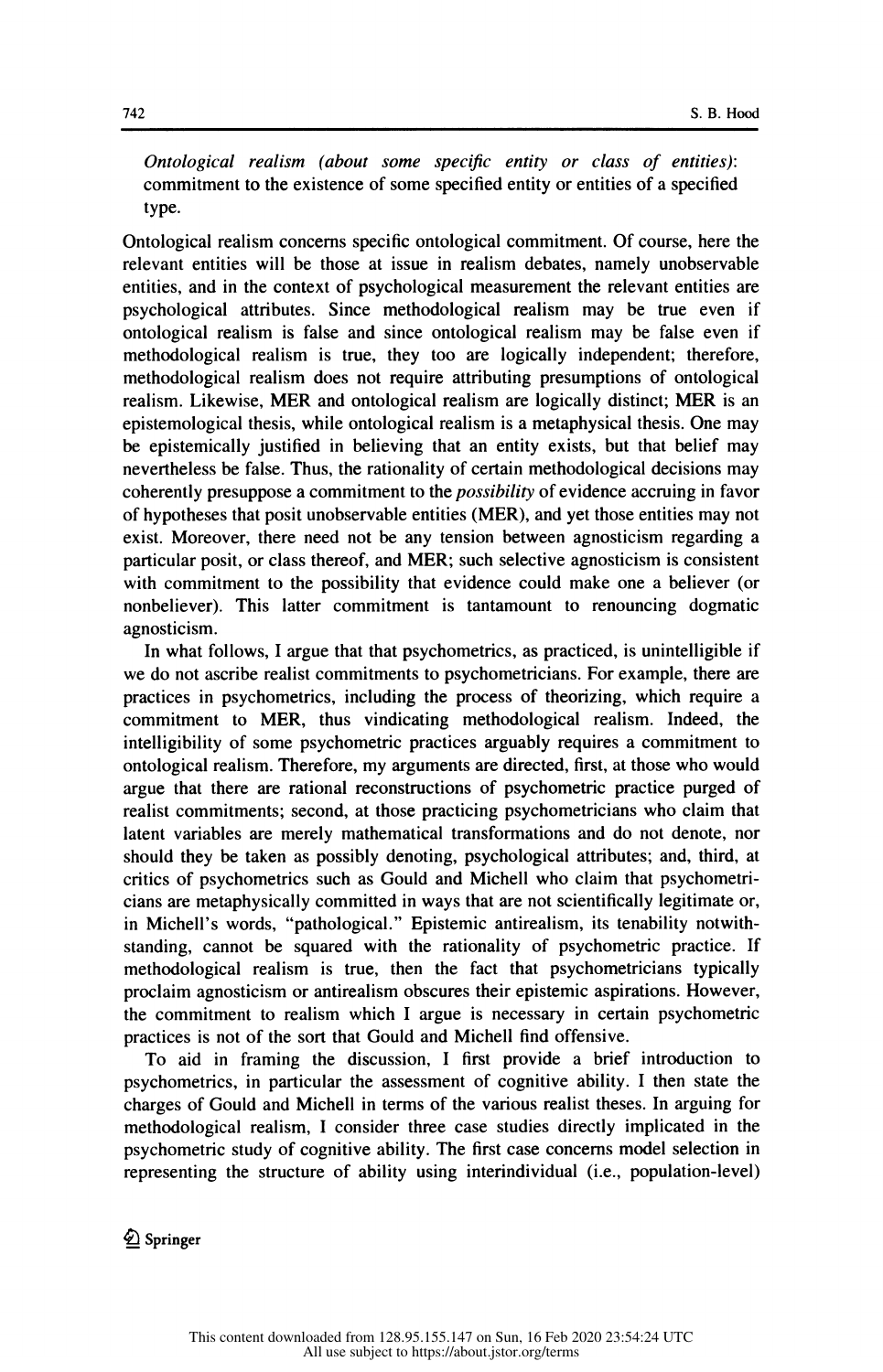models of variation. The second case concerns two activities, prediction and<br>estimation as conducted in the context of item response theory (IPT), specifically models of variation. The second case concerns two activities, prediction and estimation, as conducted in the context of item response theory (IRT), specifically, predicting performance and estimating ability. The third case illustrates that a presumption of MER is required for understanding what motivates moving from interindividual models of variation to intra individual (i.e., person-specific longitudinal) models of variation. This latter case, while similar to the first in its consideration of model selection, represents a debate over standards of evidence.

# 2 Psychometrics

Psychometrics, the branch of psychology devoted to psychological and educational assessment, is usually considered to be coextensive with 'intelligence testing', Psychometrics, the branch of psychology devoted to psychological and educational<br>assessment, is usually considered to be coextensive with 'intelligence testing',<br>though the nurrious of psychometries is much wider and inclu though the purview of psychometrics is much wider and includes personality assessment and the development of statistical models for research in the social sciences. At its inception in the early twentieth century the field was unabashedly realist. Constructs, the provenance of which was statistical analysis, were sciences. At its inception in the early twentieth century the field was unabashedly<br>realist. Constructs, the provenance of which was statistical analysis, were<br>bunothesized as referring to psychological stributes i.e. disp hypothesized as referring to psychological attributes, i.e., dispositions to manifest some behavior. For example, Spearman and others observed that when a diverse battery of ability tests were administered to a group of individuals, the correlations between all the tests were positive; those who did better on one type of test battery of ability tests were administered to a group of individuals, the correlations<br>between all the tests were positive; those who did better on one type of test<br>cancrelly tended to do better on other types of tests ave generally tended to do better on other types of tests even when the tests manifested no apparent overlap in content. They interpreted the positive correlations between different tests of intelligence (i.e., the "positive manifold") as indicating, if not referring to, an unobserved (or "latent") common cause of the positive manifold.<br>This purported common cause manifested itself statistically as a general factor that referring to, an unobserved (or "latent") common cause of the positive manifold.<br>This purported common cause manifested itself statistically as a general factor that<br>assessment for  $(i.e., generated off)$  an annovatible neutring of the c accounted for (i.e., screened off) an appreciable portion of the correlations between accounted for (i.e., screened off) an appreciable portion of the correlations between<br>measures of mental ability such that if one controlled for variation in the general<br>feature the correlations hattucen the different meas factor, the correlations between the different measures disappeared. Spearman hypothesized that this general factor, or  $g$ , referred to a property of the mind, namely "general intelligence,"  $(1904, 1927)$ . In terms of the distinctions made in the hypothesized that this general factor, or g, referred to a property of the mind, namely<br>"general intelligence," (1904, 1927). In terms of the distinctions made in the<br>provious eastion. Spearman was an optological realist r previous section, Spearman was an ontological realist regarding general intelli gence. He was also an epistemic realist, for he believed that statistical techniques such as factor analysis provided evidence for the existence of general intelligence and described its structure. With the ascent of logical positivism, psychometrics assumed a different philosophical orientation. Operationalism, a form of semantic and described its structure. With the ascent of logical positivism, psychometrics<br>assumed a different philosophical orientation. Operationalism, a form of semantic<br>entimation, took hold. In psychometrics, if not in psychol assumed a different philosophical orientation. Operationalism, a form of semantic<br>antirealism, took hold. In psychometrics, if not in psychology more broadly,<br>constructs were defined in terms of measurement instruments or constructs were defined in terms of measurement instruments or in terms of their statistical relationships with other tests (Cronbach and Meehl  $1955$ ).<sup>5</sup> Hence, in the

 $5$  For example, Boring, when asked to define 'intelligence', famously claimed "Intelligence is what intelligence tests test," (Boring 1923). Even psychometric concepts were reconceptualize in accordance with the extreme empiricism that pervaded psychology. The concept of psychometric validity, once cashed out in terms of whether a test measures the attribute it purports to measure (Kelley 1927), later was formulated in terms of whether performance correlated with some other criterion such as academic success, and likewise for psychological constructs: they too were defined purely in terms of their statistical relationships with observable criteria.

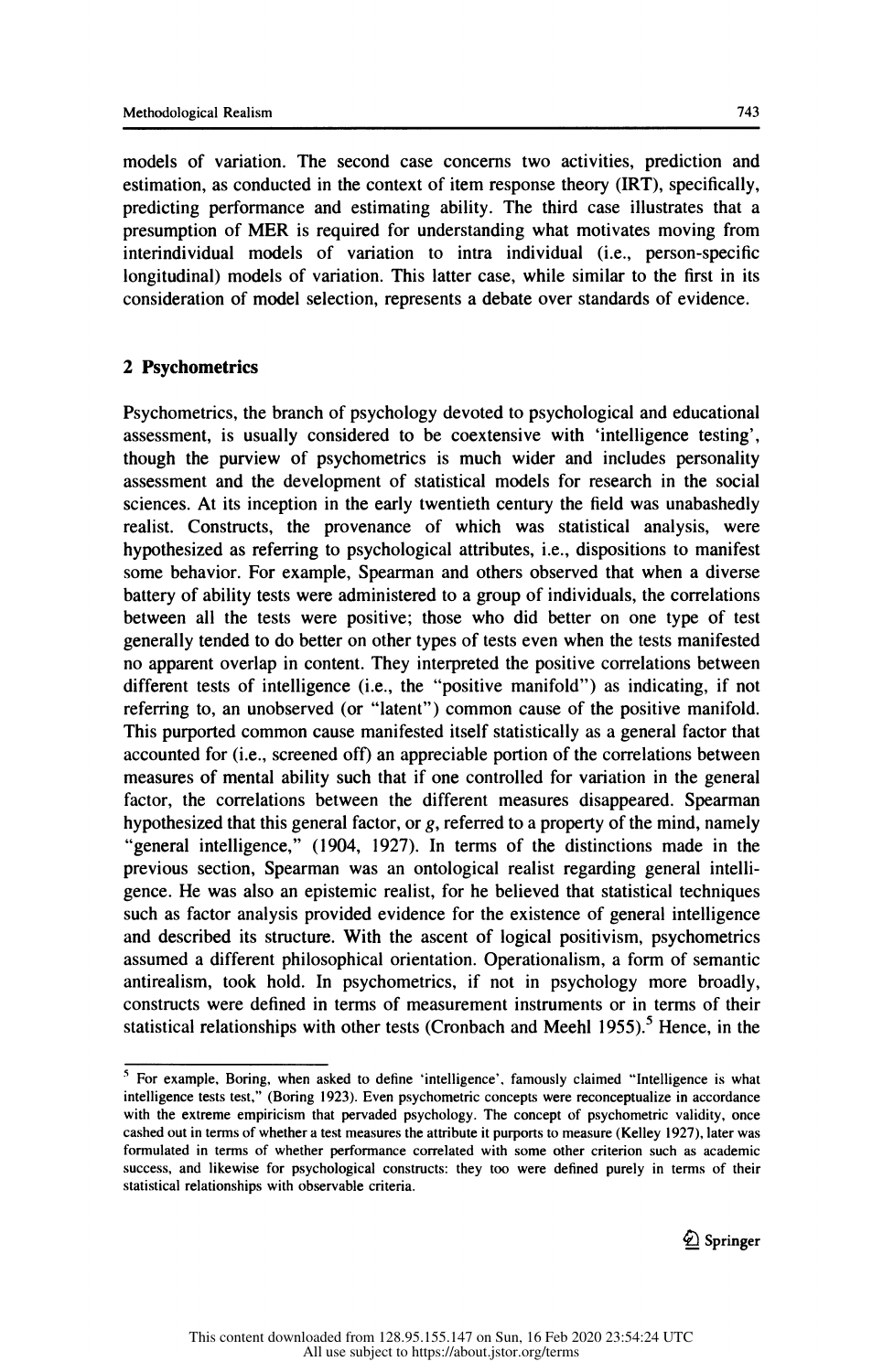S. B. Hood<br>Service of empiricism's ontological austerity, attributes such as general intelligence<br>were stripped of their psychological content by being defined purely in terms of S. B. Hood<br>service of empiricism's ontological austerity, attributes such as general intelligence<br>were stripped of their psychological content by being defined purely in terms of<br>their syntactic relationships with other qu the service of empiricism's ontological austerity, attributes such as general intelligence<br>were stripped of their psychological content by being defined purely in terms of<br>their syntactic relationships with other quantitie service of empiricism's ontological austerity, attributes such as general intelligence<br>were stripped of their psychological content by being defined purely in terms of<br>their syntactic relationships with other quantities. U service of empiricism's ontological austerity, attributes such as general intelligence<br>were stripped of their psychological content by being defined purely in terms of<br>their syntactic relationships with other quantities. U their syntactic relationships with other quantities. Under this scheme, general intelligence would be implicitly defined as that thing which correlates such and such with occupational success or academic achievement, not " intelligence would be implicitly defined as that thing which correlates such and such<br>with occupational success or academic achievement, not "mental energy" as<br>Spearman conjectured.<sup>6</sup> Empiricists of this tradition strictl In the latter half of the twentieth century psychometrics continued to flourish.<br>In the latter half of the twentieth century psychometrics continued to flourish.<br>In the latter half of the twentieth century psychometrics co

Spearman conjectured.<sup>6</sup> Empiricists of this tradition strictly delimited their credence<br>to that which was observable, thereby denying epistemic realism.<br>In the latter half of the twentieth century psychometrics continued responsive theory of the focus of and and the focus of animate and treative<br>to that which was observable, thereby denying epistemic realism.<br>In the latter half of the twentieth century psychometrics continued to flourish.<br> In the latter half of the twentieth century psychometrics continued to flourish.<br>Psychometricians invented new statistical tools for fine-grained data analysis. Item<br>response theory (IRT) shifted the focus of analysis from Psychometricians invented new statistical tools for fine-grained data analysis. Item<br>response theory (IRT) shifted the focus of analysis from the test as a whole and<br>batteries of tests to individual items, and its stochast response theory (IRT) shifted the focus of analysis from the test as a whole and batteries of tests to individual items, and its stochastic elements provided refined techniques for analyzing measurement error. IRT also sug levels of tests to individual items, and its stochastic elements provided refined<br>techniques for analyzing measurement error. IRT also suggested new ways of thinking<br>about the functional relationship between item parameter batteries of tests to individual items, and its stochastic elements provided renned<br>techniques for analyzing measurement error. IRT also suggested new ways of thinking<br>about the functional relationship between item paramet produces a many and relationship between item parameters (such as difficulty) and levels of the psychological attribute purportedly being measured. IRT introduced novel ways of estimating ability and predicting performance levels of the psychological attribute purportedly being measured. IRT introduced movel ways of estimating ability and predicting performance. More recently, psychometricians have sought to shift the unit of psychometric st novel ways of estimating ability and predicting performance. More recently,<br>psychometricians have sought to shift the unit of psychometric study from the<br>population to the individual. Traditional psychometric methods invol population to the individual. Traditional psychometric methods involved administer-<br>ing tests to large groups of individuals, noting correlations, and positing some common<br>source for the score variability. The associated s psychometricians have sought to shift the unit of psychometric study from the population to the individual. Traditional psychometric methods involved administering tests to large groups of individuals, noting correlations, population to the individual. I raditional psychometric methods involved administering tests to large groups of individuals, noting correlations, and positing some common source for the score variability. The associated st source for the score variability. The associated statistical models represent variability *between* individuals; however, with rising concerns over what such models entail for the *individual* and individual development, p between individuals; however, with rising concerns over what such models entail for<br>the *individual* and individual development, psychometricians have constructed<br>models that analyze the individual over time. The resulting the *individual* and individual development, psychometricians have constructed models that analyze the individual over time. The resulting models, intraindividual models, are aimed as discovering processes at work within t models that analyze the individual over time. The resulting models, intraindividual models, are aimed as discovering processes at work within the individual. After all the structure of variability between individuals, the dels, are aimed as discovering processes at work within the individual. After all the ucture of variability between individuals, the structure that grounds the theory of neral intelligence, may not fit any particular indiv

structure of variability between individuals, the structure that grounds the theory of general intelligence, may not fit any particular individual in the population.<br>There seems to be a shift back to a more "realist" psych general interligence, may not it any particular individual in the population.<br>There seems to be a shift back to a more "realist" psychometrics. There are obvious<br>examples of this turn (see Borsboom 2005; Borsboom et al. 20 general intelligence, may not fit any particular individual in the population.<br>There seems to be a shift back to a more "realist" psychometrics. There are obvious<br>examples of this turn (see Borsboom 2005; Borsboom et al. 2 examples of this turn (see Borsboom 2005; Borsboom et al. 2003), but I wish to argue for something more significant than that there are some psychometricians who openly endorse realism in some form; specifically, in psycho something more significant than that there are some psychometricians who openly endorse realism in some form; specifically, in psychometrics the rationality of methodological decisions and practices implicated in theory fo endorse realism in some form; specifically, in psychometrics the rationality of methodological decisions and practices implicated in theory formation is undermined unless we attribute at least MER to psychometricians, rega unless we attribute at least MER to psychometricians, regardless of the philosophical<br>positions that particular psychometricians openly espouse.<br>3 Psychometrics as "Pathological Science": Gould and Michell

**3 Psychometrics as "Pathological Science": Gould and Michell**<br>In *The Mismeasure of Man* Gould argues that since the development of factor<br>analysis and Spearman's "discovery" of  $g$  in 1904, psychometricians unreflective 3 Psychometrics as "Pathological Science": Gould and Michell<br>In *The Mismeasure of Man* Gould argues that since the development of factor<br>analysis and Spearman's "discovery" of g in 1904, psychometricians unreflectively<br>In The Mismeasure of Man Gould argues that since the development of factor<br>analysis and Spearman's "discovery" of  $g$  in 1904, psychometricians unreflectively<br><sup>6</sup> Schlick's method of implicit definition (Schlick 1918) fin

 $\mathcal{D}$  Springer

analysis and Spearman's "discovery" of g in 1904, psychometricians unreflectively<br>
<sup>6</sup> Schlick's method of implicit definition (Schlick 1918) finds its inspiration in Hilbert's work in the<br>
foundations of geometry (Hilber  $\frac{6}{176-177}$  for an insightful discussion of the role of implicit definition in Hilbert's work in the foundations of geometry (Hilbert 1899) and Einstein's and Poincaré's work in theoretical physics and the philosophy <sup>5</sup> Schlick's method of implicit definition (Schlick 1918) finds its inspiration in Hilbert's work in the foundations of geometry (Hilbert 1899) and Einstein's and Poincaré's work in theoretical physics and the philosophy Schlick, it is by implicitly definition (Schlick, 1916) links its inspiration in rhibert's work in the foundations of geometry (Hilbert 1899) and Einstein's and Poincaré's work in theoretical physics and the philosophy of inditions of geometry (Feigl 1970). See Friedman (1999, especially 34–35) and Coffa (1991, especially 176–177) for an insightful discussion of the role of implicit definition in Schlick's epistemology. For Schlick, it is philosophy of geometry (reight 1970). See Friedman (1999, especially 34–35) and Corta (1991, especially 176–177) for an insightful discussion of the role of implicit definition in Schlick's epistemology. For Schlick, it is Schlick, it is by implicitly defining central theoretical concepts, and hence divorcing them from immediate sense experience, that objective knowledge is possible. The method of implicit definition also finds a home in Ca immediate sense experience, that objective knowledge is possible. The method of implicit definition also finds a home in Carnap's  $Aut$  flact (1928). Later logical empiricists such as Feigl (1970, 7) defend the method of im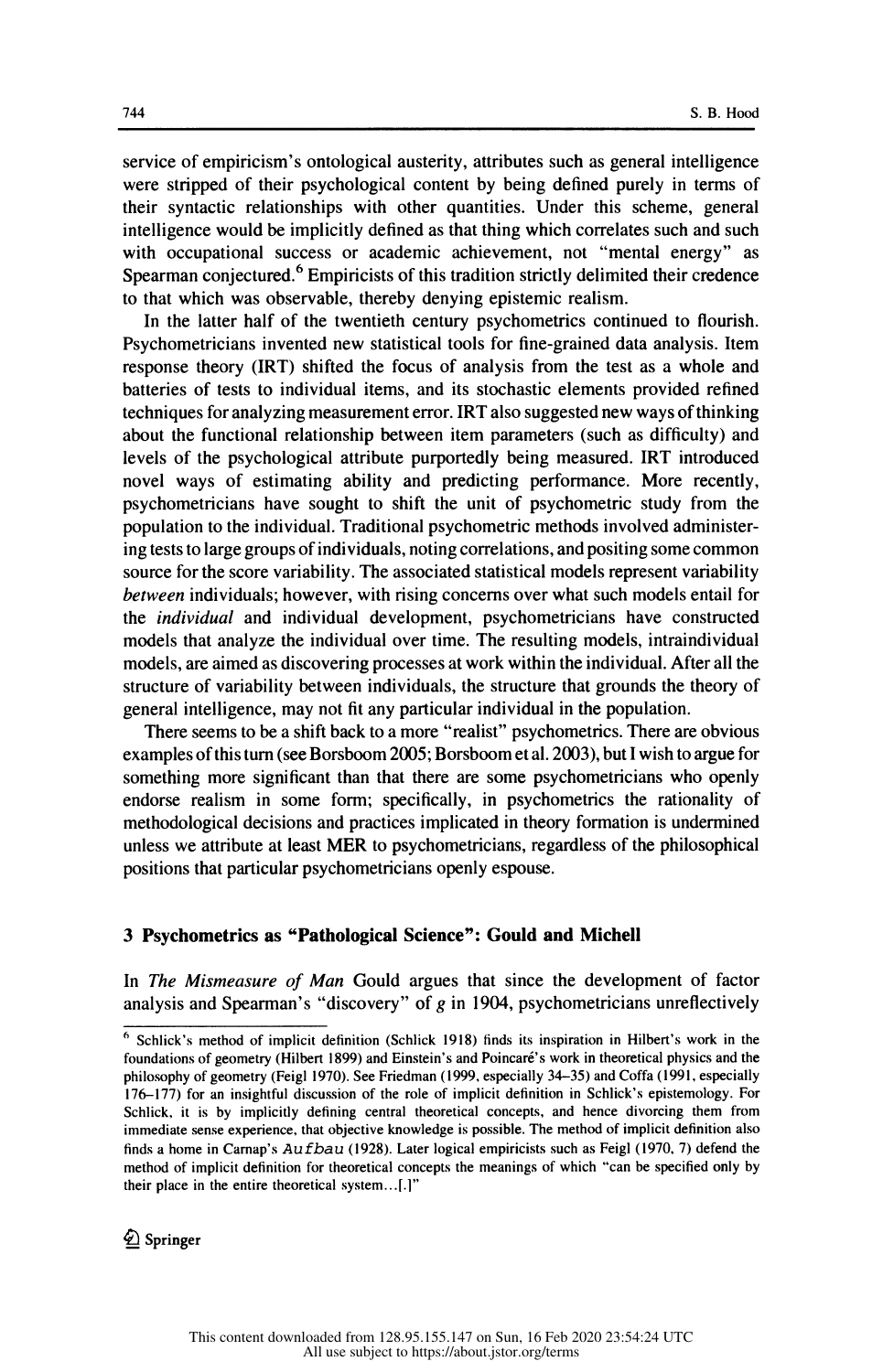and blatantly reified  $g$  as general intelligence. Psychometricians have responded that Gould's knowledge of psychometrics is decades out of date, and by professing agnosticism about the nature and existence of attributes, regarding them as mere hypotheses. Psychometricians are correct to reject Gould's accusations that they naively reify latent variables (as psychological attributes). They counter Gould by naively reify latent variables (as psychological attributes). They counter Gould by<br>citing their own lack of ontological commitments and their epistemic goals (see<br>Corroll 1005: Deem: 2000: Nubers 2003: Bertholomew: 2004) citing their own lack of ontological commitments and their epistemic goals (see<br>Carroll 1995; Deary 2000; Nyborg 2003; Bartholomew 2004).<sup>7</sup><br>If central proctices and methodological decisions in psychometrics such as

rroll 1995; Deary 2000; Nyborg 2003; Bartholomew 2004).'<br>If central practices and methodological decisions in psychometrics such as<br>imating ability, model selection, and shifting standards of evidence can be If central practices and methodological decisions in psychometrics such as<br>estimating ability, model selection, and shifting standards of evidence can be<br>rationalized only if realism is presupposed, then there might ust be estimating ability, model selection, and shifting standards of evidence can be rationalized only if realism is presupposed, then there might yet be grounds for Gouldians to object. In Sect. 4, I argue that methodological realism does find support in these practices. Consequently, the Gouldian argument against psycho metrics may be reformulated as a critique of the underlying epistemic commitments guiding practice. That is, using methodological realism as a toehold, the Gouldian may find a position from which to attack MER (with respect to psychometric theoretical entities). The argument would proceed along the following line: since theoretical entities). The argument would proceed along the following line: since<br>methodological realism is true for the relevant psychometric practices (such as<br>measuring cognitive ability), the rationality of these proct measuring cognitive ability), the rationality of these practices assumes the truth of MER; however, MER is false. Thus, psychometrics is presented with a dilemma: measuring cognitive ability), the rationality of these practices assumes the truth of<br>MER; however, MER is false. Thus, psychometrics is presented with a dilemma:<br>continue relying on a false presumption of MEP, or reject M continue relying on a false presumption of MER, or reject MER and render many of its practices seemingly arbitrary. This argument, proposed on Gould's behalf, is a its practices seemingly arbitrary. This argument, proposed on Gould's behalf, is a<br>much more serious objection since it implicates specific modern psychometric<br>prectice not simply a bandful of its practitioners. Thus I hav practice, not simply a handful of its practitioners. Thus I have sought to update Gould's objection in response to those who would complain that the target of his critique is a straw man. I will assess this Gould-inspired objection and argue that methodological realism in the context of psychometrics is unobjectionable.

A brief note regarding Gouldians and methodological realism: they are not likely to balk at the result that methodological realism finds support in much of A brief note regarding Gouldians and methodological realism: they are not likely<br>to balk at the result that methodological realism finds support in much of<br>newchaptric, practice. The philosophical significance of this resu to balk at the result that methodological realism finds support in much of psychometric practice. The philosophical significance of this result is that psychometries cannot be rationally reconstructed without realist commi psychometric practice. The philosophical significance of this result is that psychometrics cannot be rationally reconstructed without realist commitments, and Gould would likely agree with this assessment of psychometrics even if he does not himself endorse any of the psychometrician's substantive theoretical claims. Were I to *defend* epistemic or ontological realism in psychometrics, Gould and I would have to part ways since his attack on the reification of latent factors aims to undermine realism, both ontological and epistemic. The spirit, if not the letter, of would have to part ways since his attack on the reification of latent factors aims to<br>undermine realism, both ontological and epistemic. The spirit, if not the letter, of<br>Gould's objections seems correct: the unsubstantiat Gould's objections seems correct: the unsubstantiated reification of mathematical entities seems at odds with norms governing legitimate scientific practice. As Gould's objections seems correct: the unsubstantiated reification of mathematical<br>entities seems at odds with norms governing legitimate scientific practice. As<br>mathodological, realism in the context of neuchametries helds entities seems at odds with norms governing legitimate scientific practice. As<br>methodological realism in the context of psychometrics holds that realist<br>presuppositions undernin psychometric recepts it seems that Gould's c methodological realism in the context of psychometrics holds that realist<br>presuppositions underpin psychometric research, it seems that Gould's criticisms<br>may yet have a terrat payabometricians' professed epistemia and ort presuppositions underpin psychometric research, it seems that Gould's criticisms<br>may yet have a target, psychometricians' professed epistemic and ontological<br>modesty notwithstanding may yet have a target, psychometricians' professed epistemic and ontological modesty notwithstanding.<br>Michell (1997, 1999, 2000, 2004, 2008) argues along similar lines, claiming that

desty notwithstanding.<br>Michell (1997, 1999, 2000, 2004, 2008) argues along similar lines, claiming that<br>cohometries is an instance of "pathological science." The basis for this critical psychometrics is an instance of "pathological science." The basis for this critical

 $\mathcal{D}$  Springer

 $<sup>7</sup>$  Elsewhere I have argued that it is doubtful that Gould's charges hold even for Spearman and Jensen,</sup> two psychometricians to whom Gould devotes much effort to portray as pathological "reifiers."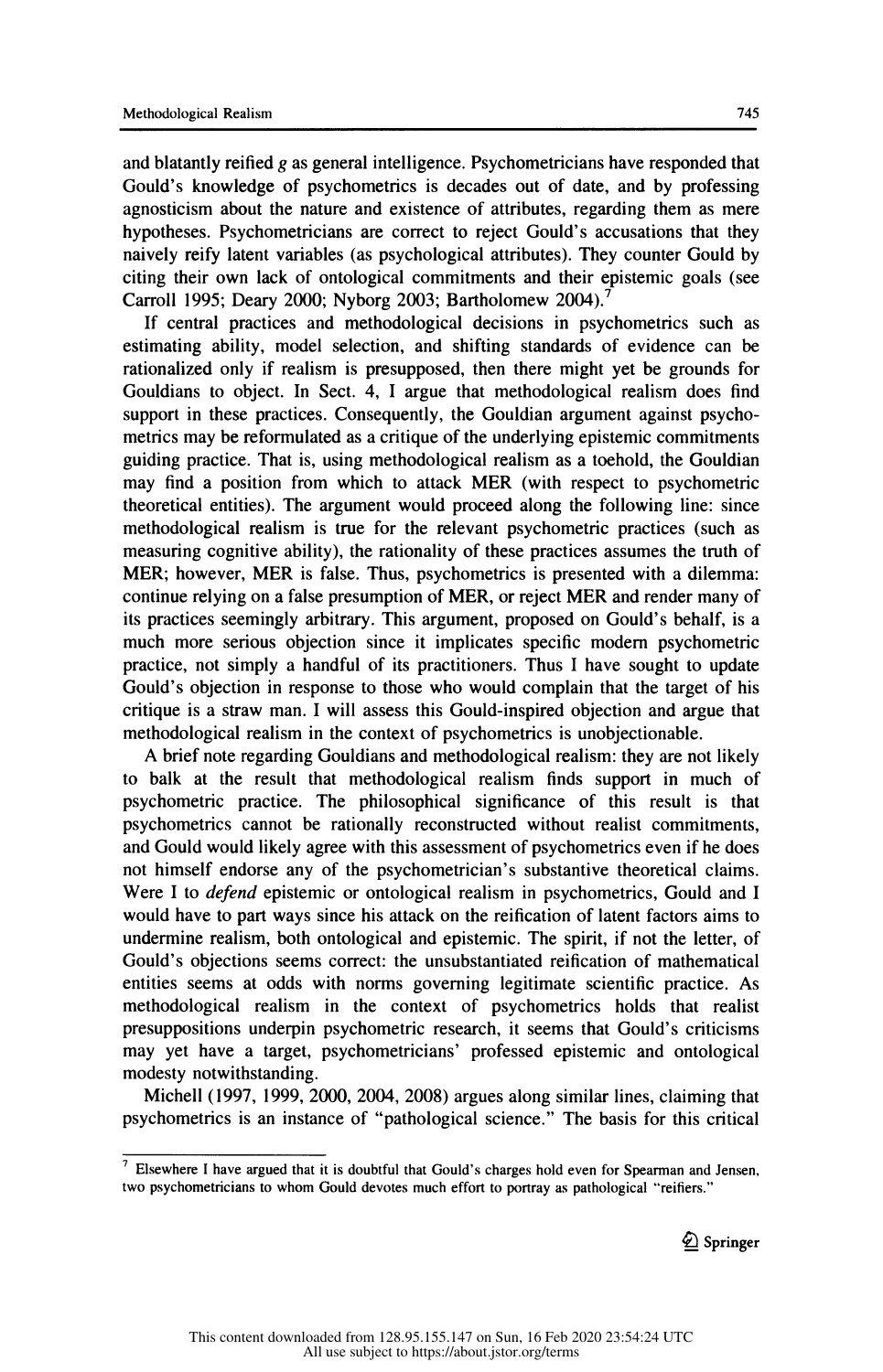S. B. Hood<br>diagnosis is that psychometricians, without evidence, assume that psychological<br>attributes have a quantitative structure. That is, in terms of levels of measurement, S. B. Hood<br>diagnosis is that psychometricians, without evidence, assume that psychological<br>attributes have a quantitative structure. That is, in terms of levels of measurement,<br>psychological attributes can be measured on i diagnosis is that psychometricians, without evidence, assume that psychological attributes have a quantitative structure. That is, in terms of levels of measurement, psychological attributes can be measured on interval sca diagnosis is that psychometricians, without evidence, assume that psychological attributes have a quantitative structure. That is, in terms of levels of measurement, psychological attributes can be measured on interval sca attributes have a quantitative structure. That is, in terms of levels of measurement,<br>psychological attributes can be measured on interval scales (e.g., temperature<br>measured in degrees Celsius) or ratio scales (e.g., lengt psychological attributes can be measured on interval scales (e.g., temperature measured in degrees Celsius) or ratio scales (e.g., length) such that there a functional relationship between quantitative characteristics of o measured in degrees Celsius) or ratio scales (e.g., length) such that there a functional relationship between quantitative characteristics of observed scores and quantitative characteristics of the attribute. This is an em functional relationship between quantitative characteristics of observed scores and quantitative characteristics of the attribute. This is an empirical assumption since differences in test scores may be the result of facto quantitative characteristics of the attribute. This is an empirical assumption since differences in test scores may be the result of factors that are not quantitative in character, for example the content of one's prior ed differences in test scores may be the result of factors that are not quantitative in character, for example the content of one's prior educational experiences. The pathological aspect of making such an assumption is that, annerences in test secres may be the result of necess that the not quantitative in<br>character, for example the content of one's prior educational experiences. The<br>pathological aspect of making such an assumption is that, fi pathological aspect of making such an assumption is that, first, the assumption is<br>never tested and, second, that mainstream psychometricians ignore the fact that the<br>assumption is never tested (Michell 2000, 2004, 2008). never tested and, second, that mainstream psychometricians ignore the fact that the assumption is never tested (Michell 2000, 2004, 2008). The second symptom of pathology is tantamount to an accusation that psychometrician assumption is never tested (Michell 2000, 2004, 2008). The second symptom of pathology is tantamount to an accusation that psychometricians are unresponsive to criticism. Michell's critique, thus, seems to presuppose that pathology is tantamount to an accusation that psychometricians are unresponsive to criticism. Michell's critique, thus, seems to presuppose that those who are doing pathological science, at least in this case, harbor (unwa criticism. Michell's critique, thus, seems to presuppose that those who are doing<br>pathological science, at least in this case, harbor (unwarranted) realist commitments<br>regarding the properties of psychological attributes. pathological science, at least in this case, harbor (unwarranted) realist commitments<br>regarding the properties of psychological attributes. Michell is describing a situation<br>in which psychometricians ascribe properties to regarding the properties of psychological attributes. Michell is describing a situation<br>in which psychometricians ascribe properties to those things about which they are<br>ontological realists, though they do so without fulf in which psychometricians ascribe properties to those things about which they are<br>ontological realists, though they do so without fulfilling the epistemic obligations<br>that license such an ascription. In other words, Michel ontological realists, though they do so without fulfilling the epistemic obligations<br>that license such an ascription. In other words, Michell is an ardent proponent of<br>methodological realism, attacking mainstream psychomet ontological realists, inough they do so while a failing the epistemic conguitons<br>that license such an ascription. In other words, Michell is an ardent proponent of<br>methodological realism, attacking mainstream psychometrici methodological realism, attacking mainstream psychometricians for running afoul<br>of methodological norms associated with ontological realism regarding psycholog-<br>ical attributes. Because the psychometricians are ontological of methodological norms associated with ontological realism regarding psychological attributes. Because the psychometricians are ontologically committed to psychological attributes and they ascribe certain properties to th ical attributes. Because the psychometricians are ontologically committed to psychological attributes and they ascribe certain properties to them, namely being quantitative in structure, Michell faults them for eschewing w ical attributes. Because the psychometricians are ontologically committed to<br>psychological attributes and they ascribe certain properties to them, namely being<br>quantitative in structure, Michell faults them for eschewing w quantitative in structure, Michell faults them for eschewing what he sees as a normative requirement to gain theoretical knowledge about the theoretical entities in question rather than simply presume it. For Michell, with quantitative in structure, Micheli Tautis them for eschewing what he sees as a<br>normative requirement to gain theoretical knowledge about the theoretical entities<br>in question rather than simply presume it. For Michell, with in question rather than simply presume it. For Michell, with ontological commitment comes epistemic obligation. Ontological commitment in absence of MER would be sufficient for unresponsiveness to criticism. Without MER on commitment comes epistemic obligation. Ontological commitment in absence of MER would be sufficient for unresponsiveness to criticism. Without MER ontological commitments are unjustified and insulated from criticism; the c MER would be sufficient for unresponsiveness to criticism. Without MER ontological commitments are unjustified and insulated from criticism; the claim that such theoretical commitments can be justified just is MER. If one ontological commitments are unjustified and insulated from criticism; the claim<br>that such theoretical commitments can be justified just is MER. If one does not<br>accept that such claims can be justified, but nevertheless rem It such theoretical commitments can be justified just is MER. If one does not eept that such claims can be justified, but nevertheless remains a realist about the evant theoretical entities, evidence is rendered irrelevant

accept that such claims can be justified, but nevertheless remains a realist about the relevant theoretical entities, evidence is rendered irrelevant in principle.<br>However, ontological realism in conjunction with MER seems relevant theoretical entities, evidence is rendered irrelevant in principle.<br>However, ontological realism in conjunction with MER seems to be *prima facie*<br>unobjectionable, for it entails a willingness to allow empirical c However, ontological realism in conjunction with MER seems to be *prima facie* unobjectionable, for it entails a willingness to allow empirical commitments to answer to evidence. There may be specific instances where scien mobjectionable, for it entails a willingness to allow empirical commitments to answer to evidence. There may be specific instances where science motivated by realism goes awry, but it is not obvious that it would be a gene answer to evidence. There may be specific instances where science motivated by realism goes awry, but it is not obvious that it would be a general feature of the marriage of ontological realism and MER, rather than feature realism goes awry, but it is not obvious that it would be a general feature of the marriage of ontological realism and MER, rather than features peculiar to the example, that would be to blame. MER alone also seems entirel marriage of ontological realism and MER, rather than features peculiar to the example, that would be to blame. MER alone also seems entirely benign, for at worst, i.e., if epistemic antirealism is true, MER would be tantam example, that would be to blame. MER alone also seems entirely benign, for at worst, i.e., if epistemic antirealism is true, MER would be tantamount to a naïvely optimistic epistemic aspiration, but it would still place em worst, i.e., if epistemic antirealism is true, MER would be tantamount to a naïvely optimistic epistemic aspiration, but it would still place empirical evidence as a key arbiter in empirical disputes. MER may very well be optimistic epistemic aspiration, but it would still place empirical evidence as a key arbiter in empirical disputes. MER may very well be false, and some may argue that if it is false, then we should not believe it. Howeve arbiter in empirical disputes. MER may very well be false, and some may argue that<br>if it is false, then we should not believe it. However, the sensible advice that we<br>ought to avoid believing falsehoods is not the same as about in empirical usputes. MEX may very well be false, and some may argue that<br>if it is false, then we should not believe it. However, the sensible advice that we<br>ought to avoid believing falsehoods is not the same as rec ought to avoid believing falsehoods is not the same as recommending that false<br>claims should also be rejected as guiding methodological principles, for they may be<br>justified as such on other grounds. For example, as a meth claims should also be rejected as guiding methodological principles, for they may be justified as such on other grounds. For example, as a methodological principle guiding research, MER may be pragmatically justified in te

 $\mathcal{D}$  Springer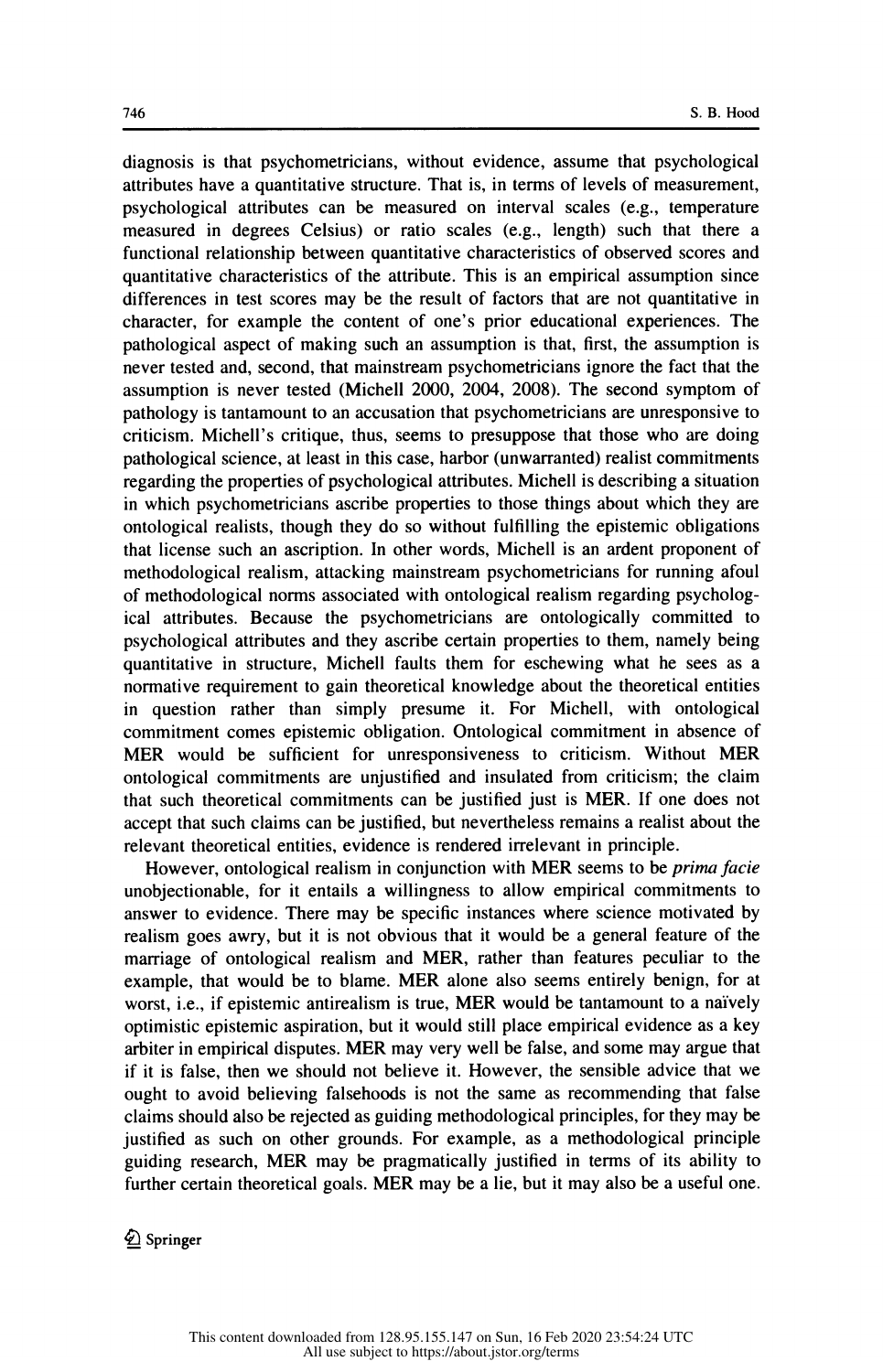Further, if MER is unscientific or pathological, then much of what is regarded as exemplary science is rendered unscientific, and that is unacceptable. $8<sup>8</sup>$ 

There is some controversy over Michell's claim that the quantity hypothesis is never tested. Borsboom and Mellenbergh (2004) argue, for example, that the hypothesis is tested every time a quantitative model of the relationship between an attribute and a score is tested, for the quantity hypothesis is an auxiliary assumption. The motivation for this response is the Duhem-Quine thesis according to which no hypothesis is testable in isolation and that confirmation is a holistic affair such that confirmation of the model entails confirmation of the auxiliary assumptions which, in conjunction with the model, entail a set of predictions.<sup>9</sup>

 For those epistemic (or semantic) antirealists who doubt that certain method ological practices require (or are at least most plausibly interpreted as motivated by) realist presuppositions, note that antirealism provides no safe haven. Antirealists may respond to Michell's critique claiming either that they do not believe that quantitative psychological attributes exist or that we cannot justify claims about such entities; they will seek exemption, claiming that they are uncommitted to the existence of quantitative attributes. However, Michell's critique stands, if only at the level of methodology. The target of the critique can be shifted from the existence of quantitative attributes. However, Michell's critique stands, if only at<br>the level of methodology. The target of the critique can be shifted from the<br>neuchametrician's ortological commitments to methodological psychometrician's ontological commitments to methodological practice in order to undermine the antirealist response. In Sect. 4, for example, I argue that the practice of estimating cognitive ability presumes realism. Suppose this is false, however, and, the estimation of ability can be plausibly interpreted in an antirealist light. The antirealist response would go something like this: the practice of "estimating ability" does not indicate a commitment to the existence of the latent ability; what it indicates is a preference to model data  $as$  if there were such an ability. Many psychometricians would protest that this grossly distorts how they think of measurement models. Nevertheless, it is conceivable that a philosopher occupies such a position. Michell could so tailor his objection: proceeding as if the traits were quantitative is no better than assuming that they are. From a methodological standpoint there is no difference. The quantity hypothesis does the same work in the models even if it does not require a realist interpretation; the hypothesis that traits are quantitative, too, requires testing just as any other auxiliary hypothesis would. But going along with the "*as if*" antirealist even this far might be too charitable. It is unclear how the "*as if*" antirealist could make sense of testing the quantity But going along with the "*as if*" antirealist even this far might be too charitable. It is<br>unclear how the "*as if*" antirealist could make sense of testing the quantity<br>hypothesis without being committed to at least MEP unclear how the "*as if*" antirealist could make sense of testing the quantity<br>hypothesis without being committed to at least MER. Regardless, if "*as if*"<br>antirealism is a coherent position in this context. Michell's cri hypothesis without being committed to at least MER. Regardless, if "as if" antirealism is a coherent position in this context, Michell's critique stands.<br>Gould and Michell's general and very sensible idea that unresponsive

irealism is a coherent position in this context, Michell's critique stands.<br>Gould and Michell's general and very sensible idea that unresponsiveness to<br>ticism represents a breakdown of scientific objectivity finds consider criticism represents a breakdown of scientific objectivity finds considerable support in recent work in the philosophy of science (see Fagan 2007; Kitcher 2001; Lloyd 2005; Longino 1990, 2002). Their critique requires that we take a closer look at the role realism plays in psychometric research. The next section considers three cases

 $\textcircled{2}$  Springer

 <sup>8</sup> Hood (2008) challenges the very notion of "pathological science" arguing that it is not only vague, but that it is unclear what the appropriate course of action is for a scientist engaged in pathological science.

<sup>9</sup> This response stands or falls with holistic confirmation, and a critical evaluation of this thesis is beyond<br>9 This response stands or falls with holistic confirmation, and a critical evaluation of this thesis is beyond This response stands or falls with holistic confirmation, and a critical evalua<br>the scope of this paper.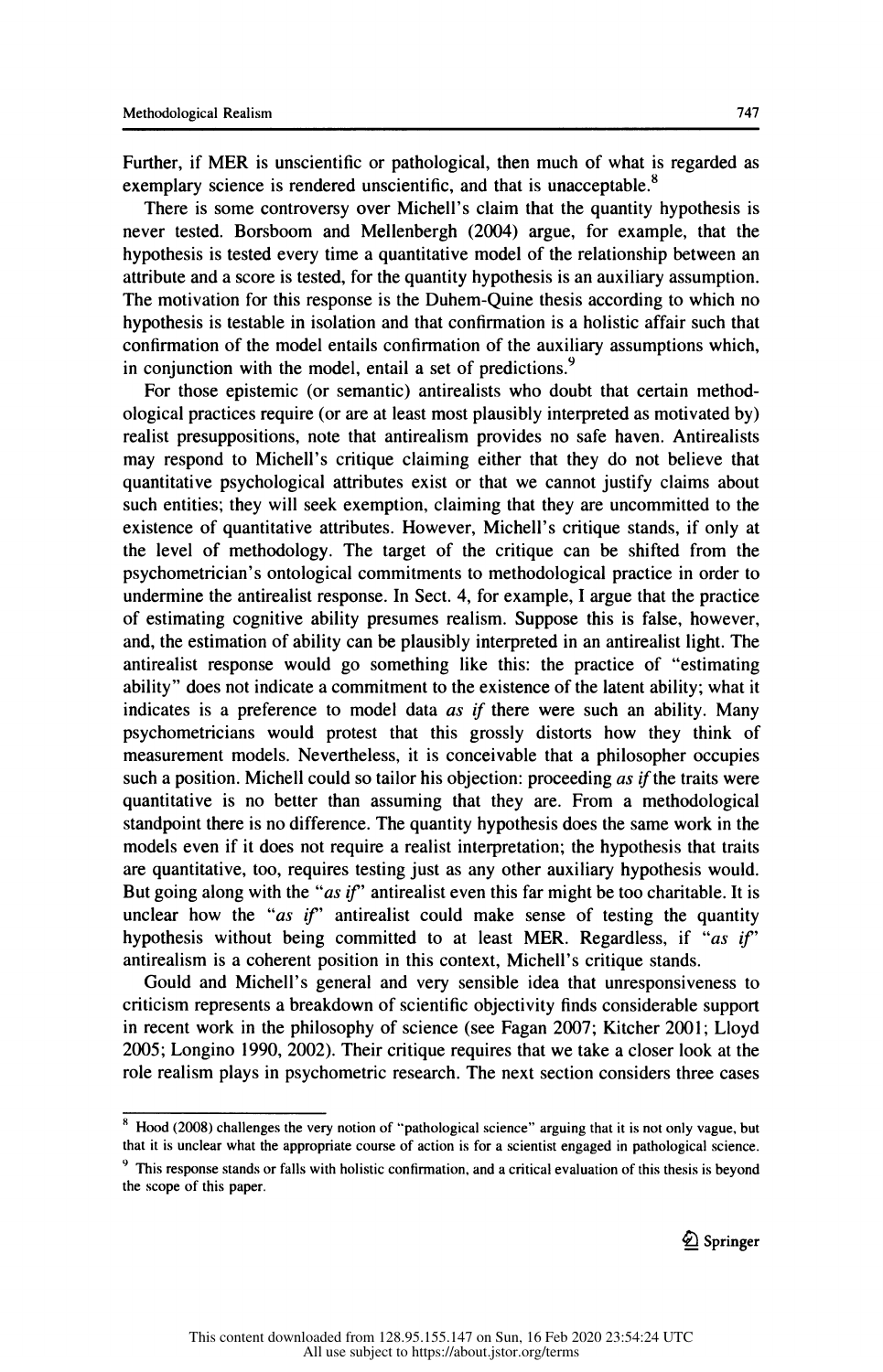S. B. Hood<br>in which realist presuppositions are operating. In each case I distinguish whether the<br>relevant assumption is epistemic, ontological, or both. The assessment of these cases The S. B. Hood<br>in which realist presuppositions are operating. In each case I distinguish whether the<br>relevant assumption is epistemic, ontological, or both. The assessment of these cases<br>as fundamentally realist is a phil in which realist presuppositions are operating. In each case I distinguish whether the relevant assumption is epistemic, ontological, or both. The assessment of these cases as fundamentally realist is a philosophically sig in which realist presuppositions are operating. In each case I distinguish whether the relevant assumption is epistemic, ontological, or both. The assessment of these cases as fundamentally realist is a philosophically sig A Methodological Realism in Psychometrics<br>
The methodological Realism in Psychometrics<br>
The methodological Realism in Psychometrics

4 Methodological Realism in Psychometrics<br>The rationality of certain psychometric methodological decisions requires a<br>commitment to MER, and in some cases a further commitment to ontological 4 Methodological Realism in Psychometrics<br>The rationality of certain psychometric methodological decisions requires a<br>commitment to MER, and in some cases a further commitment to ontological<br>realism regarding psychological The rationality of certain psychometric methodological decisions requires a commitment to MER, and in some cases a further commitment to ontological realism regarding psychological attributes is required. The justification The rationality of certain psychometric methodological decisions requires a<br>commitment to MER, and in some cases a further commitment to ontological<br>realism regarding psychological attributes is required. The justification commitment to MER, and in some cases a further commitment to ontological<br>realism regarding psychological attributes is required. The justification for these<br>commitments will not be considered here. Rather, I argue that the selection, estimation of ability, and choice effective in psychological attributes is required. The justification for these commitments will not be considered here. Rather, I argue that these commitments, either to minimal commitments will not be considered here. Rather, I argue that these commitments, either to minimal epistemic realism or to ontological realism, render comprehensible, if not explain uniquely the following activities in psy standards of evidence.

#### 4. 1 Model Selection and the Representation of Psychological Attributes

 Borsboom (2005) articulates a compelling piece of evidence in favor of methodological realism, arguing that the preference for certain kinds of measure ment models in psychology suggests underlying realist commitments among psychologists and psychometricians. Consider the two different psychometric models for representing the structure of individual differences in Fig. 1.

 Following Edwards and Bagozzi (2000) and Borsboom (2005), I will refer to the model on the left side of Fig. 1 as a *reflective* model and to the model on the right as a formative model. Each  $X_i$  is a manifest (i.e., observed) variable or indicator such as an item response or test variable.  $\xi$  and  $\eta$  are latent variables, each  $\lambda_i$  is the factor loading of each indicator in the left-hand model, and each  $\gamma_i$  is a weight of the



Fig. 1 Reflective and formative measurement models

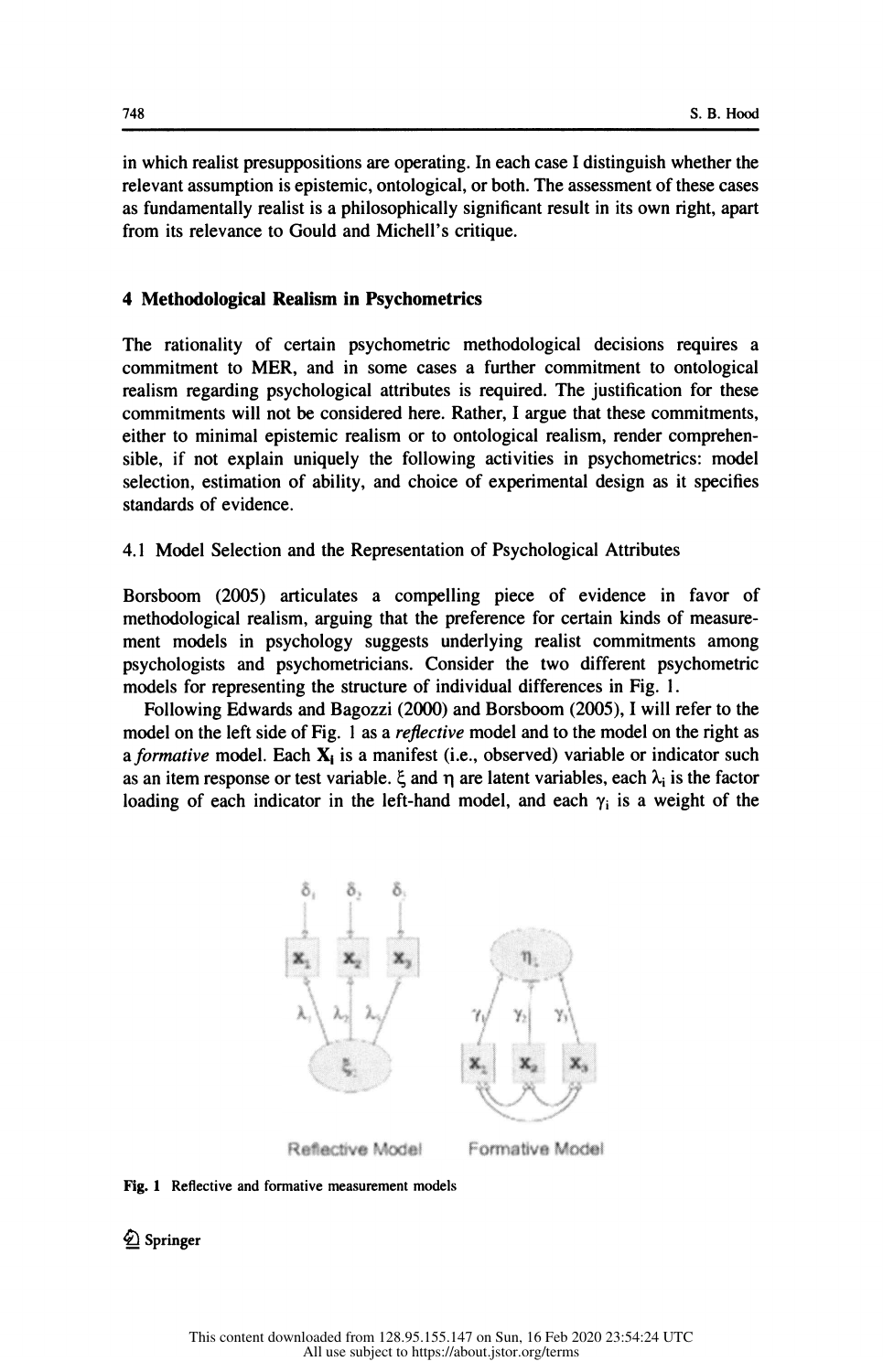indicator with respect to the latent variable.<sup>10</sup> Each  $\delta_i$  is an error term for the relevant indicator.

 The reflective model is the typical unidimensional measurement model found in psychometrics; it posits one unobservable dimension, variation along which purportedly causally explains variation along the various observable measures. In the measurement of general intelligence, each  $X_i$  would be, for example, a subtest (or item) of the Wechsler Intelligence Scale for Children (WISC-IV) and performance on each subtest (or item) would be seen as a function of position on the latent variable g; it is differences in positions on  $g$  which cause differences in performance on the indicators, hence the direction of the arrows. For example, suppose we have two individuals, Nino and Eka, who take the WISC-IV. The psychologist performing the assessment would likely attribute the differences in scores to differences in general intelligence, represented by a g-score. Formative models, on the other hand, are popular in sociological research. For example, socioeconomic status (SES) is often modeled formatively. In the formative model the direction of causal influence is reversed, running from the indicators to the latent variable. The latent variable is regressed on its indicators, not the other way around. One (or a population) occupies a position on SES because of the indicator values, such as occupational prestige, and SES is interpreted as summary of those values; no ontological commitment is required. We may even use one's SES score to predict one's level on some unmeasured indicator, but even this does not entail that SES is being treated as existing independently of its indicators. Representing individual differences on the WISC-IV with a formative model reverses the direction of causation posited in the reflective model. If we interpret the latent variable as general intelligence (which would just be some weighted composite of the test scores) and interpret the arrows causally, then it is differences in performance on the tests that cause Nino and Eka to have different g-scores. In other words, in reflective models, individual differences in general intelligence causes differences in test scores; in formative models, differences in tests scores cause differences in general intelligence. It is worth noting that psychometricians never model cognitive ability formatively, and to identify the g of a reflective model with the g of a formative model would be dubious since they would share no mathematical characteristics and would occupy opposing roles in causal explanations of individual differences.

 The choice to model covariation with a reflective model, as opposed to a formative model, requires a commitment to realism. There is no a priori reason to prefer one model to the other unless one harbors realist commitments. Without such commitments, the decision seems arbitrary. Indeed, it would seem irrational to prefer the model that carries with it ontological commitment if one does not embrace some form of realism. Borsboom claims that model selection requires both ontological realism and MER in order to be non-arbitrary. That is, he believes that reflective model selection requires commitment to the existence of the attribute as well as the possibility of evidence accruing in favor of hypotheses that posit the attribute; however, it seems that the demands of rationality require only the latter.

<sup>&</sup>lt;sup>10</sup> The factor loading of indicator X with respect to a factor F is an estimated (Pearson) correlation between X and F.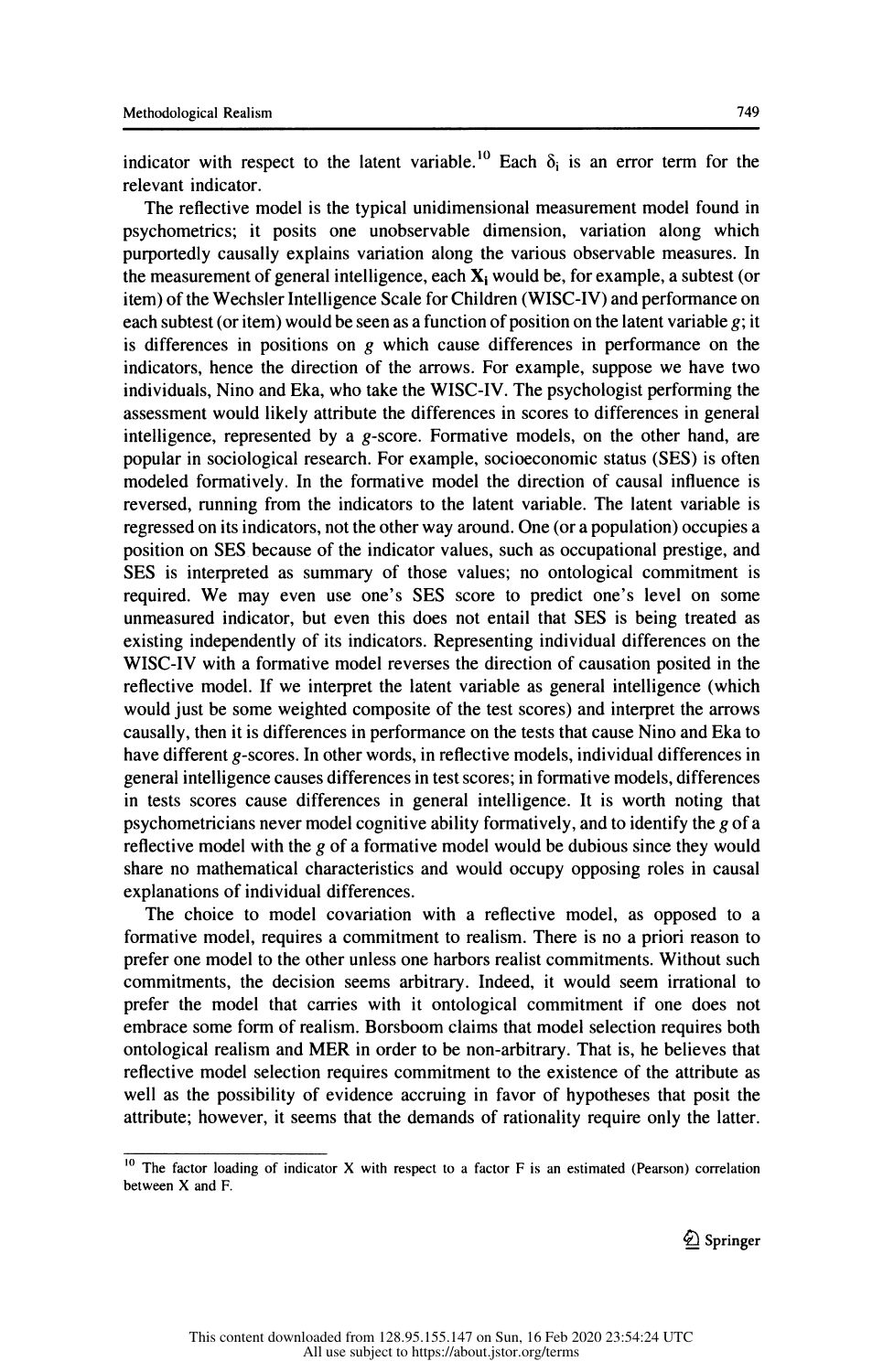S. B. Hood<br>Psychometricians may commit themselves to psychological attributes being the<br>erents of latent variables; however, choosing to model covariation reflectively does For S. B. Hood<br>Psychometricians may commit themselves to psychological attributes being the<br>referents of latent variables; however, choosing to model covariation reflectively does<br>not seem to *require* them to do so. Measu Psychometricians may commit themselves to psychological attributes being the referents of latent variables; however, choosing to model covariation reflectively does not seem to *require* them to do so. Measurement models, Psychometricians may commit themselves to psychological attributes being the referents of latent variables; however, choosing to model covariation reflectively does not seem to *require* them to do so. Measurement models, referents of latent variables; however, choosing to model covariation reflectively does<br>not seem to *require* them to do so. Measurement models, such as those in Fig. 1, are<br>*hypotheses* and as such they may enjoy more or not seem to *require* them to do so. Measurement models, such as those in Fig. 1, are *hypotheses* and as such they may enjoy more or less empirical support. They are offered up as explanations of variations in test perfor *hypotheses* and as such they may enjoy more or less empirical support. They are offered up as explanations of variations in test performance in a population. Proposing a hypothesis does not *ipso facto* commit one to the offered up as explanations of variations in test performance in a population. Proposing<br>a hypothesis does not *ipso facto* commit one to the existence of the entities postulated<br>therein. That psychometricians model covaria a hypothesis does not *ipso facto* commit one to the existence of the entities postulated therein. That psychometricians model covariation reflectively while remaining agnostic about the ontological status of their latent until sufficient evidence has accumulated that would warrant belief in latent traits. Psychologists may nevertheless attempt to justify their ontological realism by appealing to the model's ability to fit the data, or appeal to the explanatory or predictive power of a particular model, but there is nothing in the process of modeling or selecting a reflective model that carries ontological commitment. While we can make sense of model selection without attributing ontological realism to psychome tricians, the rationality of model selection seems to require attributing MER, hence confirming methodological realism.

 Reflective models are hypotheses about the structure of covariation. They are also causal hypotheses about the underlying, i.e., latent, common cause(s) of test behavior. These models are selected not only for their structural and mathematical properties, but because they are testable against novel data through confirmatory factor analysis. A fit between the model and data is interpreted as confirmation of the model qua causal model. A good example of such a study is Jensen and Weng's (1994) study where the authors sought to verify the presence of a dominant latent factor, viz.,  $g$ , in a variety of samples, both simulated and real, through exploratory factor analysis and confirmatory factor analysis. It would seem to make little sense to be "testing" these measurement models against data if Jensen did not think that there was the possibility of confirming the g hypothesis. Were his sole aim empirical adequacy and not ascertaining the structure of mental ability, the selection of reflective measurement models would make little sense, as there are available formative models that also capture the data. Merely subjecting such models to a confirmatory factor analysis suggests that one is aiming to confirm the model, causal relationships, unobservables, and all. Thus, the selection of models that posit latent sources of variation and the subsequent testing of those models, as opposed to models that do not make such empirical claims about the latent structure of ability give good grounds for methodological realism. Psychometric practice is arbitrary unless we attribute to psychometricians (at least those who work on g) the belief that evidence can accrue favorably or unfavorably for the existence of psychological attributes.

 That Jensen and Weng appeal to simulated data may seem to be problematic for methodological realism. Simulated data sets and the analysis thereof would not, on the fact of it, require MER since the object of study is, by design, a statistical artifact with no connection to psychological phenomena. Had Jensen and Weng used only simulated datasets, admittedly MER would not be required in this case. However, Jensen and Weng' s motivation for using simulated datasets in conjunction with data gathered from subjects betrays a commitment to epistemic realism. Their goal is to demonstrate the robustness of g across different methods of factor analysis. They do

 $\textcircled{2}$  Springer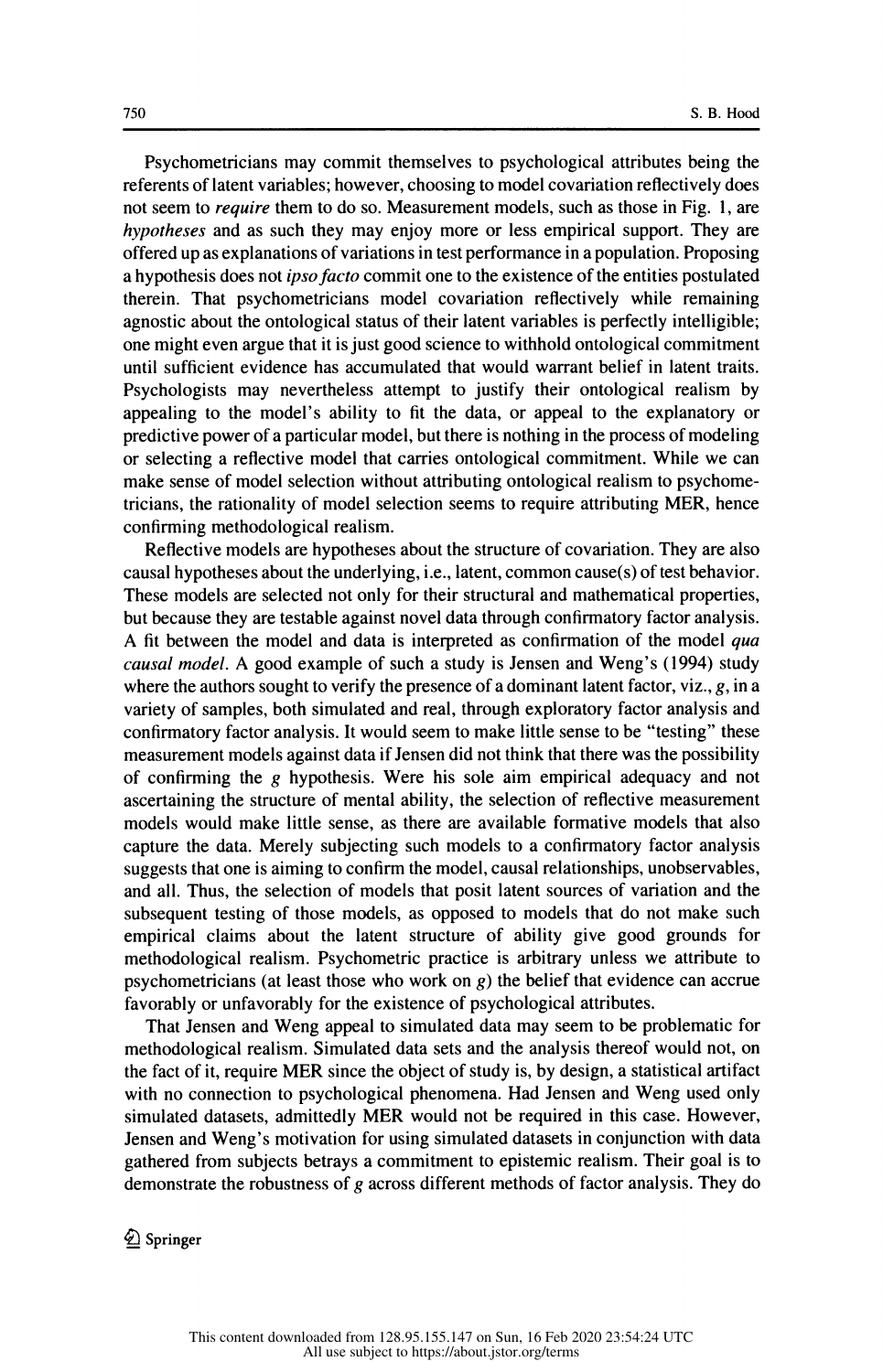this by applying six different methods of factor analysis to four contrived correlation matrices whose factor structure is already known. Several of the simulated matrices are designed to mislead some of the six methods into reporting  $g$  loadings that matrices whose factor structure is already known. Several of the simulated matrices<br>are designed to mislead some of the six methods into reporting g loadings that<br>deviate from the true g loading: however, the resulting dev deviate from the true  $g$  loading; however, the resulting deviations from the true factor loadings turn out to be negligible. The average loading on  $g$  is .5 on the simulated matrices and the deviations range from  $.031$  to  $.059$ . Hence, g appears robustly and reliably across diverse methods in the case of the simulated data. simulated matrices and the deviations range from .031 to .059. Hence, g appears<br>robustly and reliably across diverse methods in the case of the simulated data.<br>Additionally, ten methods of fector analysis are applied to a Additionally, ten methods of factor analysis are applied to a correlation matrix derived from actual scores on tests, specifically the performance of 145 seventh and eighth graders on 24 diverse mental ability tests. Of course, there is no value for the true loading on  $g$  as in the simulate matrix. Nevertheless, Jensen and Weng find that the estimates of g loadings across the ten different methods have correlations that ranged from .991 to 1.00. Based on the result of the simulated matrix study, i.e., that strong agreement is present when the tests all closely estimated the true  $g$  loading, Jensen and Weng infer, with respect to the 24 tests, that the reported estimates of g loadings also closely estimate the true g loadings for the matrix. Thus, the role of the simulated dataset and its analysis is to lend credibility to the hypothesis invoked to explain the results of the subsequent analysis of non-simulated data. Were they not at least committed to MER, it would be difficult to make sense of the appeal to idealized data. It would also be difficult to make sense of such claims as the

following where they admit that

 factor analysis would have little value in research on the nature of abilities if the discovered factors did not correspond to real elements or processes, that is, unless they had some reality beyond the mathematical manipulations that derived them from a correlation matrix (Jensen and Weng 1994, 254).

 This passage, and indeed the entire study, would seem rather incomprehensible if Jensen and Weng do not believe that they are making discoveries about the nature of g-

## 4.2 Item Response Theory: Prediction and Estimation

 A related but distinct example of the role of methodological realism in psychometrics concerns item response theory (IRT). 'IRT' refers to a class of models used to predict test behavior on the basis of position on some latent variable and properties of particular test items. Such properties include item difficulty, the item's capacity to discriminate between individuals of different ability, and the probability of guessing the solution to the item. IRT models also provide a means for estimating ability. IRT was developed in response to many problems that plagued classical test theory. An IRT model specifies an item characteristic curve (ICC), a monotonically increasing function that describes the relationship between position on a latent variable and test performance (Hambleton et al. 1991). That an ICC can describe performance is one postulate of IRT. The other is that performance can be predicted by position on the latent variable. There are further relevant assumptions of IRT models. First among them is unidimensionality. A set of items is unidimensional just in case the item(s) in that set measure only one

 $\textcircled{2}$  Springer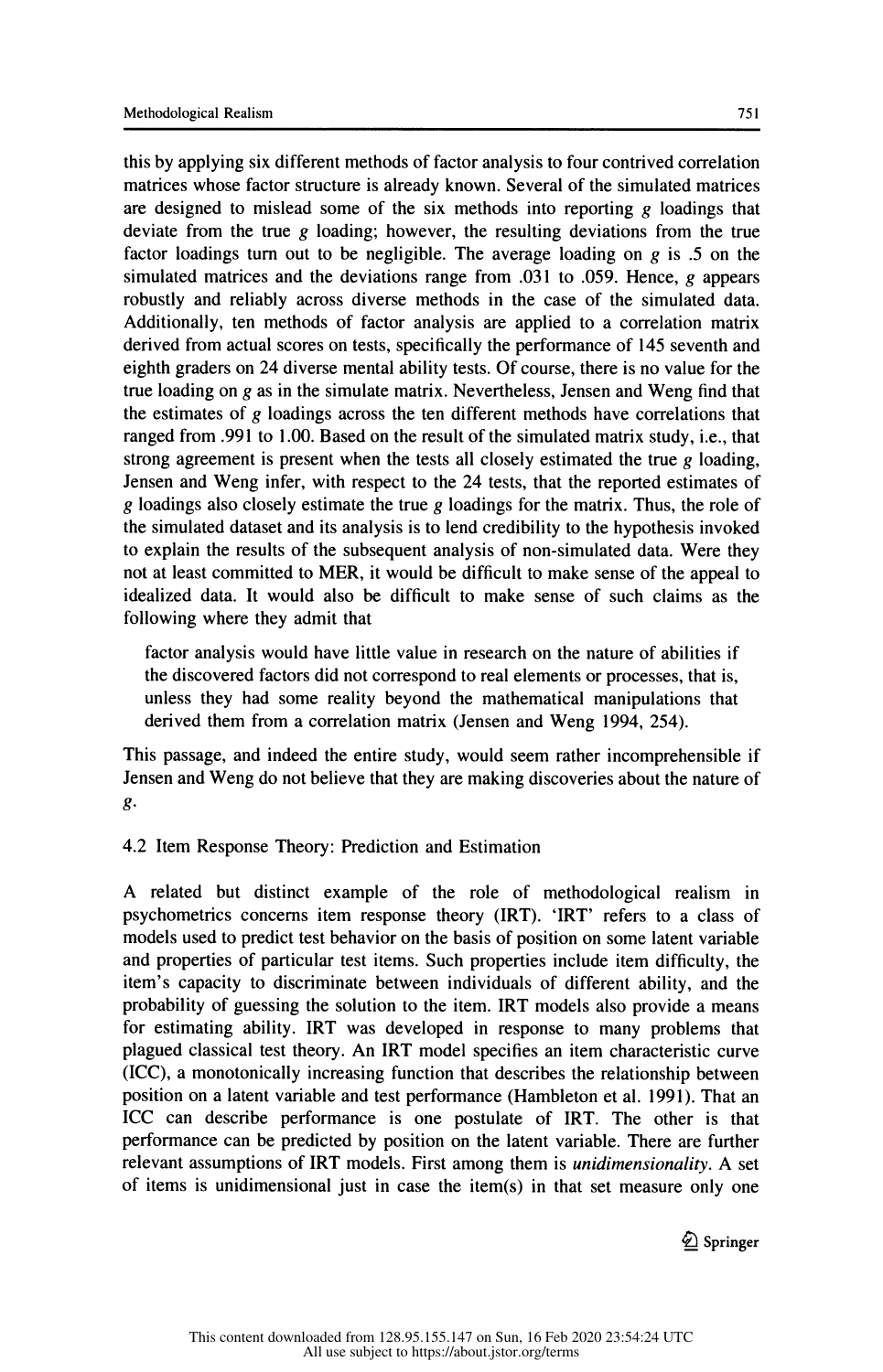S. B. Hood<br>attribute. In many IRT texts, including Hambleton et al.'s canonical introduction to<br>the subject, unidimensionality is treated as an assumption of IRT models.<sup>11</sup> S. B. Hood<br>attribute. In many IRT texts, including Hambleton et al.'s canonical introduction to<br>the subject, unidimensionality is treated as an assumption of IRT models.<sup>11</sup><br>An important *desideratum* for IRT models is tha

Fibute. In many IRT texts, including Hambleton et al.'s canonical introduction to subject, unidimensionality is treated as an assumption of IRT models.<sup>11</sup><br>An important *desideratum* for IRT models is that they exhibit *lo* attribute. In many IRT texts, including Hambleton et al.'s canonical introduction to<br>the subject, unidimensionality is treated as an assumption of IRT models.<sup>11</sup><br>An important *desideratum* for IRT models is that they exhi the subject, unidimensionality is treated as an assumption of IRT models.<sup>11</sup><br>An important *desideratum* for IRT models is that they exhibit *local indepen-*<br>*dence*. A model is locally independent when the correlation bet An important *desideratum* for IRT models is that they exhibit *local independence*. A model is locally independent when the correlation between performance on test items disappears when conditionalized on the latent varia dence. A model is locally independent when the correlation between performance<br>on test items disappears when conditionalized on the latent variable—that is, the<br>latent variable *screens off* the correlations between item r barometers. For model is locally independent when the correlation between performance on test items disappears when conditionalized on the latent variable—that is, the latent variable *screens off* the correlations between equation:

$$
Pr(R_1, R_2,..., R_n | \theta) = Pr(R_1 | \theta) Pr(R_2 | \theta) ... Pr(R_n | \theta) = \prod_{i=n}^n Pr(R_i | \theta)
$$

where 'Pr' denotes the probability function, ' $R_k$ ' denotes a response on some item, and  $\theta$ , a latent variable, denotes an unobservable psychological attribute. This equation states that the probability of a set of responses given the latent variable is identical to the product of every response conditional on the latent variable. Hence, there is a close conceptual connection between an IRT model and the reflective model. The latent variable screens off the correlations between subtests and items in the reflective model and IRT model, respectively. Additionally, variations in values on the latent variable are generally treated as being concep tually prior to variations on items or subtests in the sense that the former are hypothesized to cause the latter. IRT models are simply probabilistic reflective models of variability in individual items (instead of subtests, which are aggregates of items).

The following equation is an example of a one-parameter logistic IRT model:

$$
Pr_i(\theta) = e^{(\theta - b_i)}/1 + e^{(\theta - b_i)}i = 1, 2, 3, ..., n
$$

where  $Pr_i(\theta)$ , an S-shaped curve with value between 0 and 1, is the probability of answering item i correct given latent ability  $\theta$ ,  $b_i$  is the difficulty parameter of item i, n is the number of items, and e is a constant (2.718). In this case where  $n = 4$ , this model defines the following ICC for four items, which is reprinted from Hambleton et al. (1991, 14).

 Additional parameters could be added, such as a discrimination parameter, or a guessing parameter (also called "pseudo-chance"), depending on the data to which one is fitting the model; however, for the present purposes (thinking about the status of  $\theta$ ), the above example is sufficient. Figure 2 demonstrates how the probability of correctly responding to four distinct items (the vertical axis) is a function of the level of  $\theta$  (the horizontal axis).

<sup>&</sup>lt;sup>11</sup> It is arguable, however, whether unidimensionality is appropriately called "an assumption." Models are testable with respect to unidimensionality. If the posited latent trait accounts for test performance, the assumption is satisfied. If it does not, then the data may need more than one latent trait, and the resulting model is multidimensional. That the "assumption" is directly tested in fitting models, suggests it is not properly called "an assumption." Nothing in my argument hinges on the status of unidimensionality in this regard.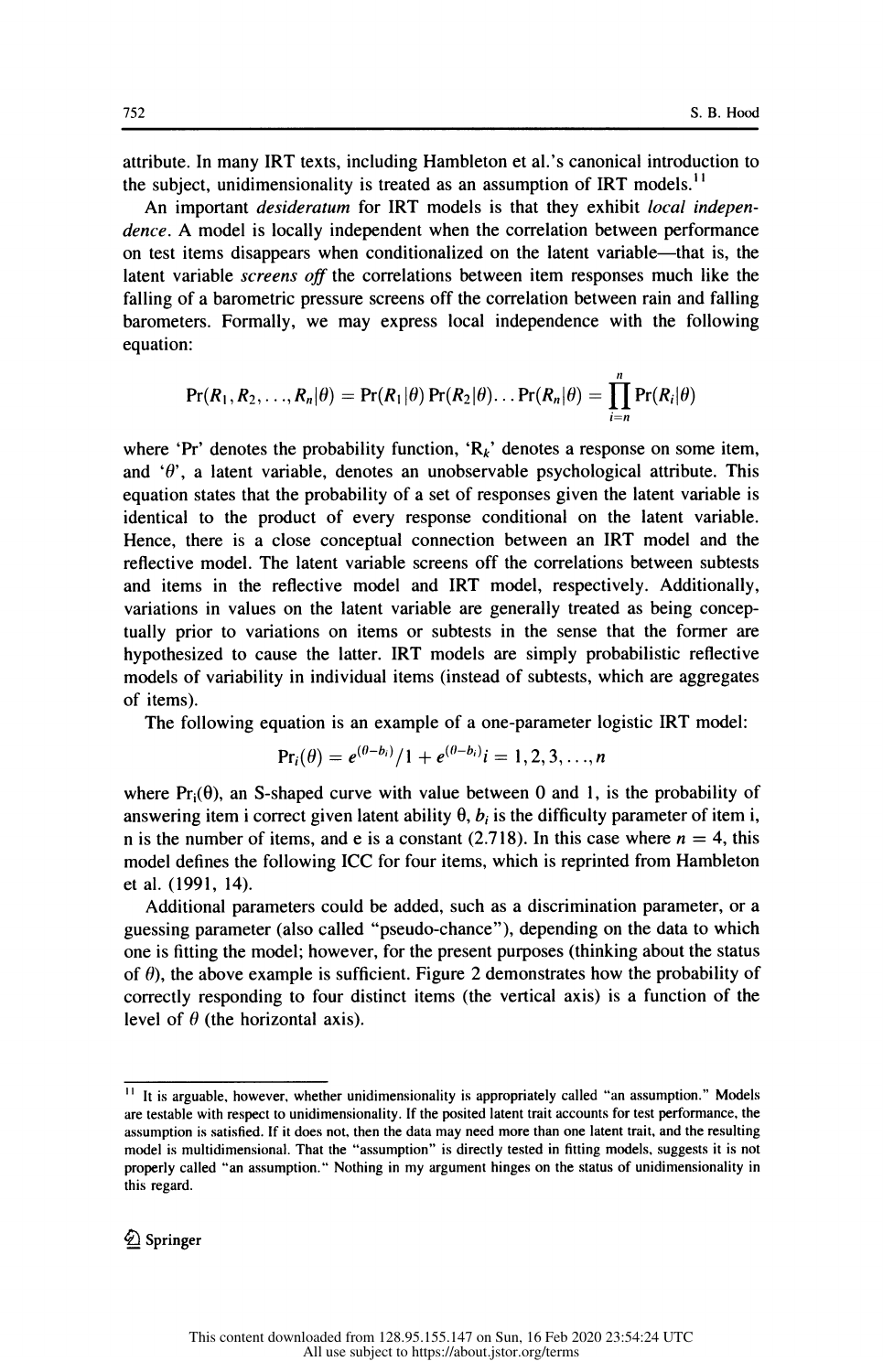

Fig. 2 Item characteristic curves for four items modeled by a one-parameter logistic IRT model

The question is this: is there a feature of IRT models and their place in chapter of the state of IRT models and their place in The question is this: is there a feature of IRT models and their place in psychometric theorizing that would commit psychometricians to ontological realism or MER? At first glance, the answer seems to be 'yes' on both counts. Ontological realism is required by the fact that performance is regressed on latent ability  $\theta$ . MER is required by the fact that models are subject to testing, and, therefore, commitment is required by the fact that models are subject to testing, and, therefore, commitment<br>to the possibility of evidence accruing in favor of models that posit latent traits.<br>However, things are not so simple. to the possibility of evidence accruing in favor of models that posit latent traits.<br>However, things are not so simple.

# 4.2.1 Predicting Performance Does Not Require Ontological Realism

Ontological realism with respect to psychological attributes, including general<br>intelligance is not required for the use of IBT models to be rational. As in the case of Ontological realism with respect to psychological attributes, including general intelligence, is *not* required for the use of IRT models to be rational. As in the case of reflective models, IRT models may be considered hypotheses albeit ones that posit unobservable entities. However, conjecture need not carry commitment to the reflective models, IRT models may be considered hypotheses albeit ones that posit<br>unobservable entities. However, conjecture need not carry commitment to the<br>existence of the thing conjectured aven if it does antail a comm existence of the thing conjectured even if it does entail a commitment to the possibility that the conjectured posit exists. Accepting the model as providing a true account of the phenomena would require commitment to the existence of the psychological attributes only if ' $\theta$ ' is read as denoting cognitive ability. If one reads ' $\theta$ ' as a mere placeholder for confounding causal factors yet to be disentangled, commitment to psychological attributes may be eschewed. Even acceptance of the model does not seem to command commitment to the referential success of  $\theta$ . The acceptance of IRT models seems to require nothing more than commitment to the empirical adequacy of the model. There is no obstacle to treating IRT models as merely useful predictors of test behavior, though this suggestion will seem, if not patently false, strange to psychometricians and proponents of IRT, or anyone who has read an elementary textbook on IRT since it is typically listed among the assumptions of IRT models that there are underlying factors that explain test performance and these factors are the latent factors that appear in IRT models, i.e.,  $\theta$  (for example, see Hambleton et al. 1991). The suggestion here is that such an assumption is unnecessary. While I may

 $\mathcal{Q}$  Springer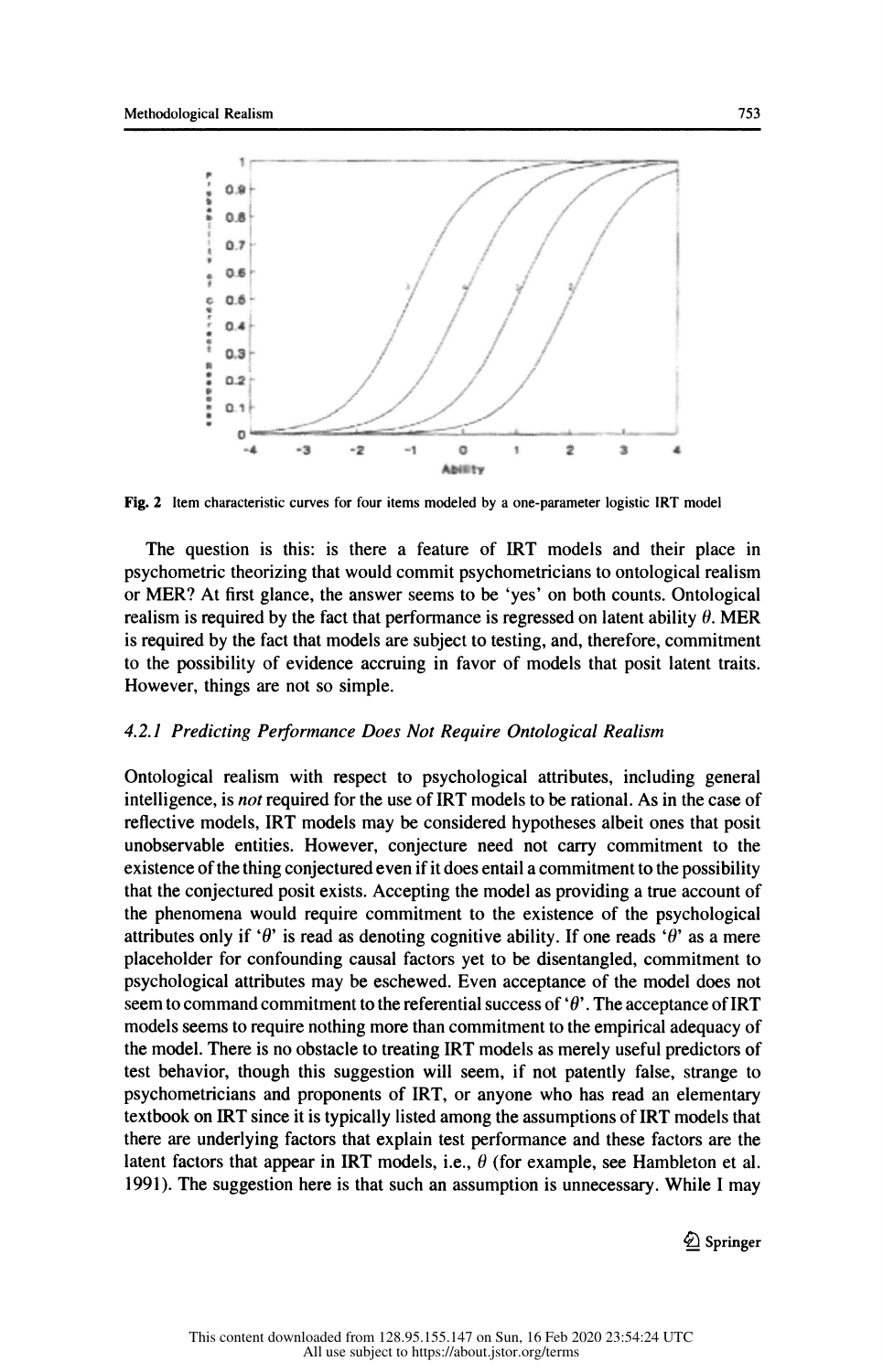S. B. Hood<br>seem to be pitting myself against psychometric dicta, in fact I am exonerating<br>psychometricians (or at least offering them an escape) from charges that their methods s. B. Hood<br>seem to be pitting myself against psychometric dicta, in fact I am exonerating<br>psychometricians (or at least offering them an escape) from charges that their methods<br>require the unreflective reification of laten seem to be pitting myself against psychometric dicta, in fact I am exonerating<br>psychometricians (or at least offering them an escape) from charges that their methods<br>require the unreflective reification of latent factors. psychometricians (or at least offering them an escape) from charges that their methods<br>require the unreflective reification of latent factors.<br>4.2.2 The Estimation of Ability Requires Ontological and Epistemic Realism

4.2.2 The Estimation of Ability Requires Ontological and Epistemic Realism<br>There are certain practices in IRT modeling and latent variable theory that require at<br>least a tacit commitment to epistemic realism if not full-bl 4.2.2 The Estimation of Ability Requires Ontological and Epistemic Realism<br>There are certain practices in IRT modeling and latent variable theory that require at<br>least a tacit commitment to epistemic realism if not full-bl There are certain practices in IRT modeling and latent variable theory that require at least a tacit commitment to epistemic realism if not full-blown ontological realism. Again, since I am investigating the presupposition There are certain practices in IRT modeling and latent variable theory that require at least a tacit commitment to epistemic realism if not full-blown ontological realism.<br>Again, since I am investigating the presupposition st a tacit commitment to epistemic realism if not full-blown ontological realism.<br>ain, since I am investigating the presuppositions of psychometrics and not their<br>tification, realism's tenability will not be addressed.<br>Giv

Again, since I am investigating the presuppositions of psychometrics and not their justification, realism's tenability will not be addressed.<br>Given a function describing an ICC, a specification of parameters such as item d regain, since 1 am investigating the presuppositions of psychometries and not then<br>justification, realism's tenability will not be addressed.<br>Given a function describing an ICC, a specification of parameters such as item<br>d Given a function describing an ICC, a specification of parameters such as item<br>difficulty, and a level on the latent variable, the psychometrician can predict<br>performance on items. However, it would indeed be strange if te difficulty, and a level on the latent variable, the psychometrician can predict<br>performance on items. However, it would indeed be strange if tests were<br>administered for the sole purpose of determining (probable) performanc performance on items. However, it would indeed be strange if tests were<br>administered for the sole purpose of determining (probable) performance on other<br>test items. The alleged purpose of ability tests is to measure abilit administered for the sole purpose of determining (probable) performance on other<br>test items. The alleged purpose of ability tests is to measure ability. After all, what is<br>the value of saying that John will probably get it test items. The alleged purpose of ability tests is to measure ability. After all, what is<br>the value of saying that John will probably get item 1 correct on test X given that he<br>has ability level A as measured by test Y? T the value of saying that John will probably get item 1 correct on test X given that he<br>has ability level A as measured by test Y? This seems to get the testing enterprise<br>backward. I don't deny that there is a legitimate p has ability level A as measured by test Y? This seems to get the testing enterprise backward. I don't deny that there is a legitimate place for such a practice in test development. For example, if the aim were to confirm a backward. I don't deny that there is a legitimate place for such a practice in test development. For example, if the aim were to confirm a model, it would be valuable to see if the model correctly predicted performance. Bu development. For example, if the aim were to confirm a model, it would be valuable<br>to see if the model correctly predicted performance. But at the end of the day, once<br>an item analysis for the test has been conducted, the to see if the model correctly predicted performance. But at the end of the day, once<br>an item analysis for the test has been conducted, the model is confirmed, and the<br>appropriate validation studies have been conducted, the an item analysis for the test has been conducted, the model is confirmed, and the appropriate validation studies have been conducted, the test is then implemented as an instrument for assessing ability in the population. M appropriate validation studies have been conducted, the test is then implemented as<br>an instrument for assessing ability in the population. Many assumptions go into<br>assigning scores to individuals with respect to some laten an instrument for assessing ability in the population. Many assumptions go into assigning scores to individuals with respect to some latent factor (e.g., that scores are normally distributed in the population) but their le assigning scores to individuals with respect to some latent factor (e.g., that scores<br>are normally distributed in the population) but their legitimacy will not be discussed<br>here. Such a discussion would bear more on the ju are normally distributed in the population) but their legitimacy will not be discussed<br>here. Such a discussion would bear more on the justification of realism than on the<br>present concern. If we grant those assumptions (or here. Such a discussion would bear more on the justification of realism than on the present concern. If we grant those assumptions (or turn a blind eye to them) and just focus on what it means to estimate an individual's p Exercise are several procedures assumptions (or turn a blind eye to them) and just<br>tus on what it means to estimate an individual's position on a latent variable, we<br>d that realist assumptions underlie practice.<br>There are

focus on what it means to estimate an individual's position on a latent variable, we<br>find that realist assumptions underlie practice.<br>There are several procedures for estimating someone's g-score, and none of them<br>are tri find that realist assumptions underlie practice.<br>There are several procedures for estimating someone's g-score, and none of them<br>are trivial. *Maximum likelihood estimates* of  $\theta$  introduce an operational latent variable There are several procedures for estimating someone's g-score, and none of them<br>are trivial. *Maximum likelihood estimates* of  $\theta$  introduce an operational latent variable<br> $\theta'$ , which acts as a proxy for  $\theta$ . Simply pu are trivial. *Maximum likelihood estimates* of  $\theta$  introduce an operational latent variable  $\theta'$ , which acts as a proxy for  $\theta$ . Simply put,  $\theta'$  is an estimate of the value of  $\theta$  that would render a pattern of item  $\theta'$ , which acts as a proxy for  $\theta$ . Simply put,  $\theta'$  is an estimate of the value of  $\theta$  that would<br>render a pattern of item responses most likely. Calculating maximum likelihood<br>estimates is complicated and not alway render a pattern of item responses most likely. Calculating maximum likelihood estimates is complicated and not always feasible. One may also search for an operational latent variable that renders the factor model locally estimates is complicated and not always feasible. One may also search for an operational latent variable that renders the factor model locally independent, e.g., the sum score; this proxy variable is called a *sufficient s* operational latent variable that renders the factor model locally independent, e.g., the<br>sum score; this proxy variable is called a *sufficient statistic* for the latent variable<br>(Bartholomew 2004). The idea is that once y sum score; this proxy variable is called a *sufficient statistic* for the latent variable (Bartholomew 2004). The idea is that once you have identified some function of the  $X_i$ , i.e., the manifest test variables, such th (Bartholomew 2004). The idea is that once you have identified some function of the  $X_i$ , i.e., the manifest test variables, such that it screens off their correlations, you have captured all the information contained in g i.e., the manifest test variables, such that it screens off their correlations, you have captured all the information contained in g. The sufficient statistic can then be used to place examinees on an ordinal scale.<sup>12</sup> Th captured all the information contained in g. The sufficient statistic can then be used to place examinees on an ordinal scale.<sup>12</sup> The particulars of the various approaches to estimating position on some latent variable ne place examinees on an ordinal scale.<sup>12</sup> The particulars of the various approaches to estimating position on some latent variable need not concern us. It is what these approaches have in common that is relevant to the curr

permit the interpretation of distances between magnitudes. Ratio scales are not deficient in these respects. with them a presumption of ontological realism and a commitment to MER.<br> $\frac{12}{12}$  Ordinal scales give only relative measures. They have neither a non-arbitrary zero point, nor do they permit the interpretation of distan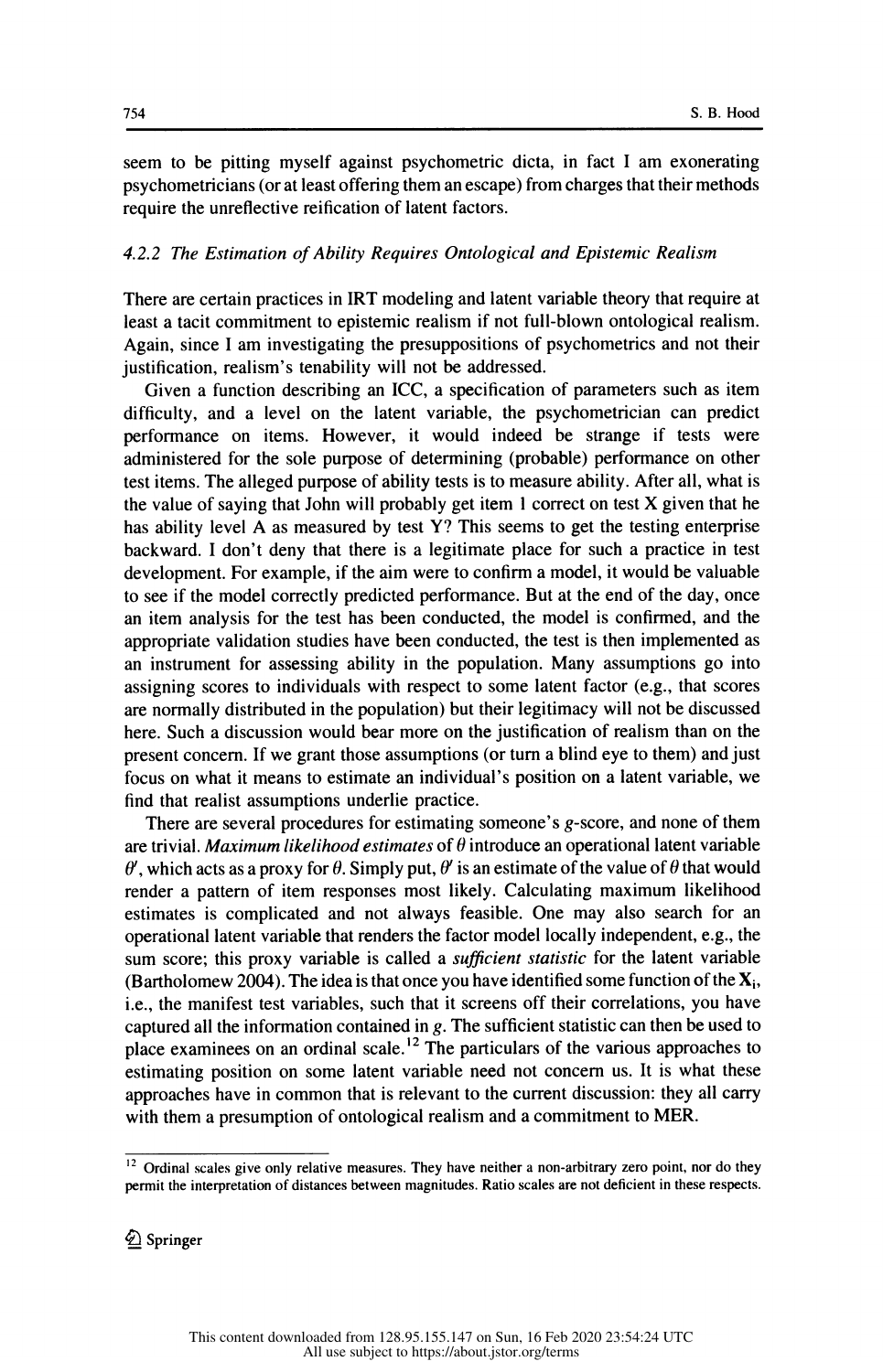Suppose a psychometrician administers a test battery, the WISC-IV for example, to two examinees, Nino and Eka. Also, suppose there is a sufficient statistic  $\theta'$  for g. Eka scores significantly higher than Nino, i.e., she has a higher value for  $\theta'$  than Nino. The psychometrician infers from this fact that Eka occupies a higher position on g than Nino. The psychometrician then infers, based on their estimated relative positions on g, that Eka is more intelligent than Nino. This latter inference will be trivial if individual ability were defined as position on  $g$ , or if relative ability were defined as relative position on g. We need not concern ourselves with the legitimacy of the latter inference though it should be noted that estimating ability in this way requires local homogeneity, the claim that the population-level structure of individual differences is isomorphic to the structure of intraindividual differences.<sup>13</sup> A sufficient statistic is identified for *population-level* data. The sufficient statistic is then imported into assessment of individuals. Whether local homogeneity is justified is beyond the scope of this discussion. However, the dispute over the justification of the assumption of local homogeneity provides further evidence in favor of methodological realism.

 There does not seem to be an antirealist interpretation of the practice of estimating individual ability (or the ability of groups) available. Of course, if the psychological attribute does not exist or if belief in its existence is unjustified, then any claims of the form 'S's estimated level of some latent trait  $\theta$  is n' will be unjustified. But the *practice*  of estimating latent ability seems to presuppose that there is some dimension on which individuals are located and that claims about position on the dimension are corrigible: the more tests we give, the more confident we are regarding be that S's "true" position on  $\theta$ . Estimation presupposes that there is a determinate value on which we are trying the more tests we give, the more confident we are regarding be that S's "true" position<br>on  $\theta$ . Estimation presupposes that there is a determinate value on which we are trying<br>to converge (Bomboom 2005). If pouchametrici to converge (Borsboom 2005). If psychometricians did not believe that the attribute in question existed, and if they did not further believe that claims about individual position on the attribute were corrigible, estimation procedures and attempts to reduce sampling error by giving a diverse battery of tests would be a perverse and arbitrary enterprise. Consequently, estimating ability requires both methodological realism and a commitment to the existence of latent traits.

 Attending specifically to the procedure where a sufficient statistic is sought, one finds further support for methodological realism. Some statistics will be "more sufficient" than others. The reason why a particular statistic is chosen as the sufficient statistic is that it is alleged to contain more information about the latent trait than its alternatives, thus attributions made on its basis are deemed more justified than those made on the basis of an alternative statistic.

4.3 Standards of Evidence and the Unit of Psychological Research

 If a model of covariation is locally homogeneous, then if that model fits a population of examinees, then it also fits each member of that population. For example, if either

 $\textcircled{2}$  Springer

<sup>&</sup>lt;sup>13</sup> Interpreted causally, the local homogeneity assumption claims that the population-level measurement model represents not only measurement at the population level, but also measurement at the level of individuals. In other words, whatever causes differences in test scores at the interindividual level is also responsible for differences in test scores at the intra individual level; therefore, if a test measures general mental ability at the population level, it also measures the same trait in each member of the population and each subpopulation.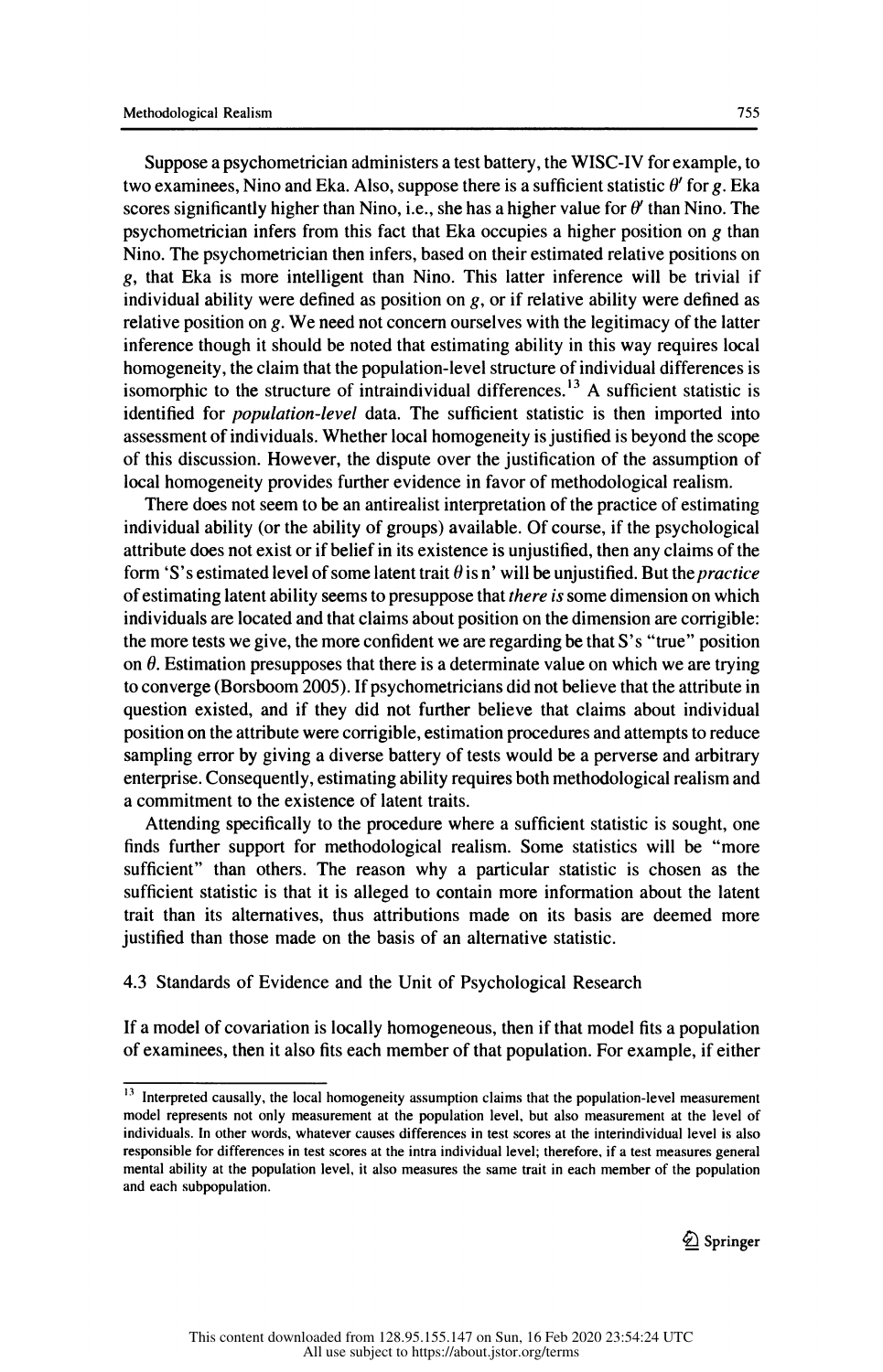S. B. Hood<br>model in Fig. 1 is locally homogeneous, then it fits not only the data we obtain from<br>the population, it also fits each individual examinee over repeated measures. At this S. B. Hood<br>model in Fig. 1 is locally homogeneous, then it fits not only the data we obtain from<br>the population, it also fits each individual examinee over repeated measures. At this<br>level of description, local homogeneity model in Fig. 1 is locally homogeneous, then it fits not only the data we obtain from<br>the population, it also fits each individual examinee over repeated measures. At this<br>level of description, local homogeneity is just a model in Fig. 1 is locally homogeneous, then it fits not only the data we obtain from<br>the population, it also fits each individual examinee over repeated measures. At this<br>level of description, local homogeneity is just a the population, it also fits each individual examinee over repeated measures. At this level of description, local homogeneity is just a syntactic relation between models of covariation. However, the interpretation of local level of description, local homogeneity is just a syntactic relation between models of<br>level of description, local homogeneity is just a syntactic relation between models of<br>covariation. However, the interpretation of loca covariation. However, the interpretation of local homogeneity is that whatever the<br>test measures in the population is also measured in each test taker and subpopulation<br>of test takers (Ellis & van den Wollenberg 1993, 422; covariation. However, the interpretation of local homogeneity is that whatever the<br>test measures in the population is also measured in each test taker and subpopulation<br>of test takers (Ellis & van den Wollenberg 1993, 422; of test takers (Ellis & van den Wollenberg 1993, 422; Borsboom 2005), i.e., the covariation models are interpreted causally as measurement models applying both at the level of populations and at the level of individuals. covariation models are interpreted causally as measurement models applying both at the level of populations and at the level of individuals. In testing and test development, local homogeneity is often assumed. However, th the level of populations and at the level of individuals. In testing and test development, local homogeneity is often assumed. However, the legitimacy of this assumption has come under fire in the past few decades and at l development, local homogeneity is often assumed. However, the legitimacy of this assumption has come under fire in the past few decades and at least as early as Baldwin 1946.<sup>14</sup> In spite of this controversy, intelligence assumption has come under fire in the past few decades and at least as early as<br>Baldwin 1946.<sup>14</sup> In spite of this controversy, intelligence and personality theorists<br>persist in making the assumption despite the fact that Baldwin 1946.<sup>14</sup> In spite of this controversy, intelligence and personality theorists persist in making the assumption despite the fact that a failure of local homogeneity imposes serious limitations on a conception of i persist in making the assumption despite the fact that a failure of local homogeneity<br>imposes serious limitations on a conception of intelligence as that thing 'g' denotes.<br>I contend that realism motivates research on loca SIST III making the assumption despite the ract that a randice of local homogeneity<br>poses serious limitations on a conception of intelligence as that thing 'g' denotes.<br>ontend that realism motivates research on local homog

I contend that realism motivates research on local homogeneity and subsequent<br>developments responsive to problems associated with a lack of local homogeneity.<br>The force behind a demonstration that a measurement model is no developments responsive to problems associated with a lack of local homogeneity.<br>The force behind a demonstration that a measurement model is not locally<br>homogeneous is straightforward when one considers its interpretation The force behind a demonstration that a measurement model is not locally homogeneous is straightforward when one considers its interpretation. If the population model is not locally homogeneous, the heterogeneity suggests homogeneous is straightforward when one considers its interpretation. If the population model is not locally homogeneous, the heterogeneity suggests that what the test (or battery of tests) measures in the population is no population model is not locally homogeneous, the heterogeneity suggests that what the test (or battery of tests) measures in the population is not identical to what is measured in each individual. In the fields of personal the test (or battery of tests) measures in the population is not identical to what is<br>measured in each individual. In the fields of personality and ability assessment, the<br>alleged objects of measurement are latent traits s measured in each individual. In the fields of personality and ability assessment, the alleged objects of measurement are latent traits such as extroversion and general intelligence. Therefore, to the extent that a test is ineasured in each individual. In the helds of personality and ability assessment, the alleged objects of measurement are latent traits such as extroversion and general intelligence. Therefore, to the extent that a test is intelligence. Therefore, to the extent that a test is taken to measure an attribute in the population (or individual), ontological realism about those attributes is assumed.<br>Moreover, to the extent that a failure of local population (or individual), ontological realism about those attributes is assumed.<br>Moreover, to the extent that a failure of local homogeneity is supposed to be<br>evidence that what is measured in the population is (or may n In response to the extent that a failure of local homogeneity is supposed to be dence that what is measured in the population is (or may not be) not what is assured in the individual, epistemic realism is assumed.<br>In respo

evidence that what is measured in the population is (or may not be) not what is<br>measured in the individual, epistemic realism is assumed.<br>In response to the problem posed by local homogeneity, psychometricians have<br>develop evidence that what is measured in the population is (or may not be) not what is<br>measured in the individual, epistemic realism is assumed.<br>In response to the problem posed by local homogeneity, psychometricians have<br>develop In response to the problem posed by local homogeneity, psychometricians have<br>developed and implemented statistical tools for the study of individuals over time<br>(see Cervone 2004; Hamaker 2004; Molenaar 1985, 1999; Molenaar developed and implemented statistical tools for the study of individuals over time<br>(see Cervone 2004; Hamaker 2004; Molenaar 1985, 1999; Molenaar et al. 2003).<br>Analysis of intraindividual variability over time is conducted (see Cervone 2004; Hamaker 2004; Molenaar 1985, 1999; Molenaar et al. 2003).<br>Analysis of intraindividual variability over time is conducted through *time-series*<br>*analysis*. Hamaker in particular suggests that psychology s Analysis of intraindividual variability over time is conducted through *time-series* analysis. Hamaker in particular suggests that psychology should shift its focus from interindividual variability, studied by way of stand analysis. Hamaker in particular suggests that psychology should shift its focus from<br>interindividual variability, studied by way of standard factor analytic procedures, to<br>intraindividual variability, studied by way of dyn interindividual variability, studied by way of standard factor analytic procedures, to intraindividual variability, studied by way of dynamic factor models that represent change in an individual over time. The result is a intraindividual variability, studied by way of dynamic factor models that represent change in an individual over time. The result is a model, perhaps not unlike the reflective model, but the data are gathered from the same change in an individual over time. The result is a model, perhaps not unlike the reflective model, but the data are gathered from the same individual over time rather than a diverse population of individuals. The thought i reflective model, but the data are gathered from the same individual over time rather<br>than a diverse population of individuals. The thought is that through time-series<br>analysis and its integration with traditional methods, In a diverse population of individuals. The thought is that through time-series<br>alysis and its integration with traditional methods, we will gain better insight into<br>vehological processes. For example, Hamaker writes,<br>If w

and about the lawfulness that underliented as we will gain better insight into<br>chological processes. For example, Hamaker writes,<br>If we want to obtain knowledge about intraindividual psychological processes<br>and about the l probably processes. For example, Hamaker writes,<br>and about the lawfulness that underlie them, we must employ a technique that<br>allows us to make statements about the structure of variability within the<br>individual, rather th If we want to obtain knowledge about intraindividual psychological processes<br>and about the lawfulness that underlie them, we must employ a technique that<br>allows us to make statements about the structure of variability with and about the lawfulness that underlie them, we must employ a technique that<br>allows us to make statements about the structure of variability within the<br>individual, rather than about the distribution of variables in the pop 14 Baldwin writes, "There is no assurance, however, that the organization of personality variables within<br>
<sup>14</sup> Baldwin writes, "There is no assurance, however, that the organization of personality variables within<br>
the i

the individual is our unit of analysis, the results [of population-level data] do<br>
<sup>14</sup> Baldwin writes, "There is no assurance, however, that the organization of personality variables within<br>
the individual is accurately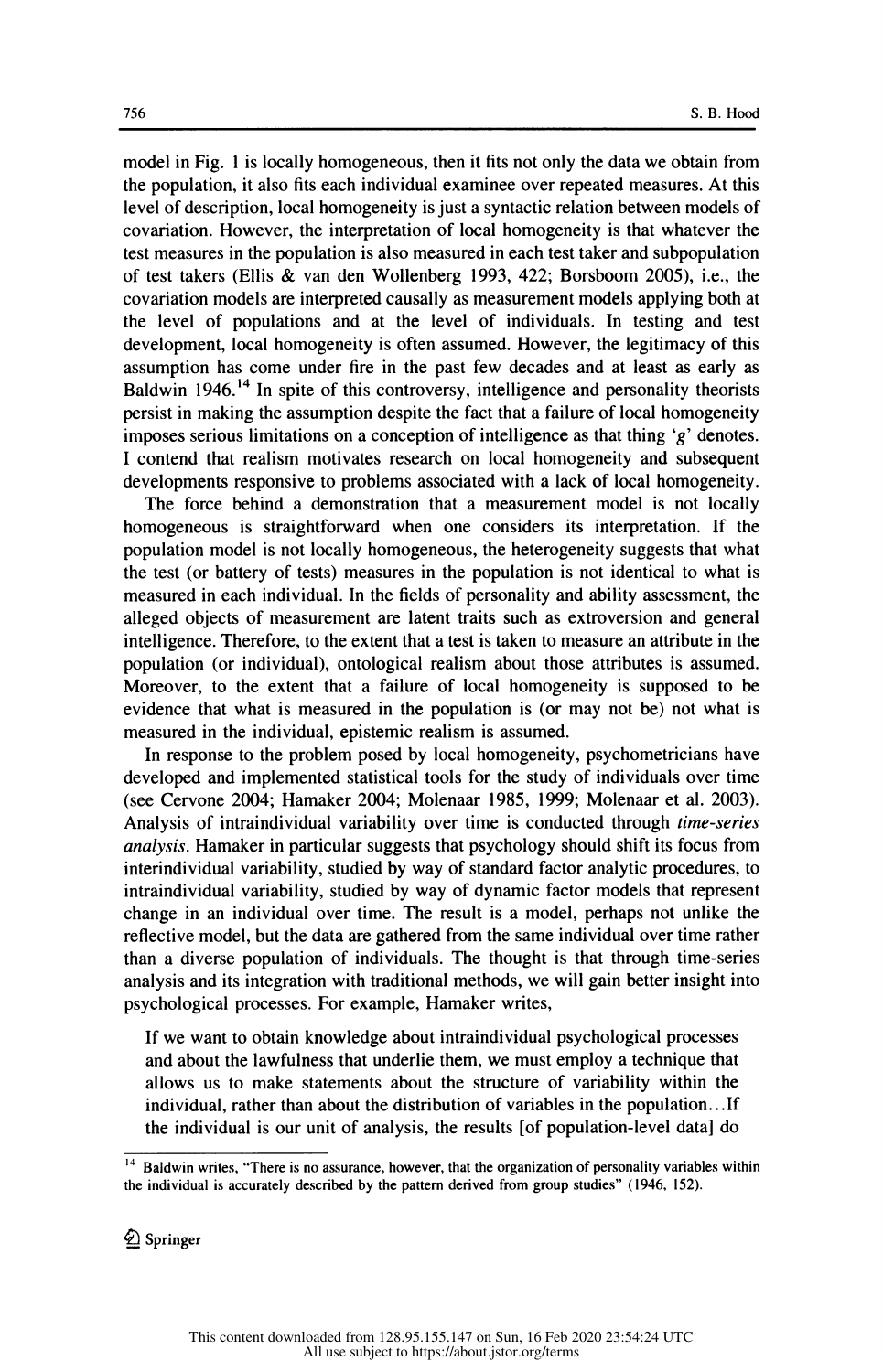not inform us about what is going on at the level of the individual, but about the laws operating at the level of the population (Hamaker 2004, 7).

The above quotation is typical of those who advocate a turn from traditional<br>nomothatic studies in which the unit of analysis is the population and the relevant The above quotation is typical of those who advocate a turn from traditional nomothetic studies in which the unit of analysis is the population and the relevant evidence is synchronic population-level data, to idiographic studies in which the unit of analysis is the individual and the relevant evidence is data gathered through diachronic time-series analysis. However one need not be an advocate of time-series diachronic time-series analysis. However one need not be an advocate of time-series<br>analysis to acknowledge the statistical fact that some models are not locally<br>homogeneous. Time series analysis and bybrid approaches such homogeneous. Time-series analysis and hybrid approaches such as Hamaker's have yet to gain widespread acceptance, but it is unclear whether this is for sociological reasons such as the complexity of the techniques, or because the techniques are methodologically inappropriate. Nevertheless, there does seem to be a significant contingent within psychometrics advocating an idiographic turn in research and methodologically inappropriate. Nevertheless, there does seem to be a significant<br>contingent within psychometrics advocating an idiographic turn in research and<br>analysis My claim is that the impaty for this turn is realist analysis. My claim is that the impetus for this turn is realist in character. There is an irony, however, in that this methodological shift also represents an antirealist analysis. My claim is that the impetus for this turn is realist in character. There is an irony, however, in that this methodological shift also represents an antirealist attitude toward standard interindividual models su attitude toward standard interindividual models such as those presented in Sect. 4.1. attitude toward standard interindividual models such as those presented in Sect. 4.1.<br>However, acknowledging this does not weaken the case for methodological realism<br>in the case of solecting reflective models over formativ However, acknowledging this does not weaken the case for methodological realism<br>in the case of selecting reflective models over formative models.<br>Consider the opistamelesus of the idiographic turn: Hamelese's quote above w in the case of selecting reflective models over formative models.<br>Consider the epistemology of the idiographic turn: Hamaker's quote above wears

 its epistemic realism on its sleeve, claiming that "if we want to obtain knowledge" of individuals' psychological processes, then we ought to employ techniques appropriate for studying intraindividual change. Nevertheless, we need not take Hamaker's (or any other psychometrician's) word for it. After all, the assumption of MER may be otiose. The idiographic turn has no apparent scientific motivation, either epistemic or pragmatic, and is best explained by a commitment to the possibility of gaining evidence about intraindividual trait structure and how<br>psychological attributes develop over time. Without this commitment, the possibility of gaining evidence about intraindividual trait structure and how<br>psychological attributes develop over time. Without this commitment, the<br>idiographic turn seems unmativated. It is highly impleysible that psych psychological attributes develop over time. Without this commitment, the<br>idiographic turn seems unmotivated. It is highly implausible that psychometricians<br>and psychologists would compaign for using incredibly conhisticate idiographic turn seems unmotivated. It is highly implausible that psychometricians<br>and psychologists would campaign for using incredibly sophisticated and complex<br>techniques unless that preferences are implicitly andered t and psychologists would campaign for using incredibly sophisticated and complex<br>techniques unless they, perhaps even implicitly, endorsed the possibility of<br>accumulating avidence concerning the nature of psychological attr techniques unless they, perhaps even implicitly, endorsed the possibility of accumulating evidence concerning the nature of psychological attributes. Taking the turn cannot be rationalized by appeals to simplicity or to pr accumulating evidence concerning the nature of psychological attributes. Taking<br>the turn cannot be rationalized by appeals to simplicity or to pragmatics, for the<br>techniques in question are not next of the psychologist's o the turn cannot be rationalized by appeals to simplicity or to pragmatics, for the techniques in question are not part of the psychologist's or psychometrician's standard toolect nor are than equily implemented. The relati techniques in question are not part of the psychologist's or psychometrician's standard toolset, nor are they easily implemented. The relative novelty of these tools renders implausible the possibility that the turn admits of instrumentalist explana tion, for the family of techniques under consideration do not have a history of utility that could pragmatically justify selecting these novel methods over more entrenched that could pragmatically justify selecting these novel methods over more entrenched<br>ones such as standard interindividual factor analytic techniques. An additional<br>alternative explanation for the turn may be that it is met alternative explanation for the turn may be that it is motivated by socio-ideological (nonepistemic) values, but there is no discernible connection between advocating (nonepistemic) values, but there is no discernible connection between advocating<br>dynamic statistical models or the models themselves, and nonepistemic ends such as<br>regism accromic pain, or political influence dynamic statistical models or the models themselves, and nonepistemic ends such as<br>racism, economic gain, or political influence.<br>Empiricists may agous that some other commitment than to MER sould matiuda racism, economic gain, or political influence.<br>Empiricists may argue that some other commitment than to MER could motivate

 the idiographic turn. The obvious candidate is empirical adequacy. Under this alternative description of the methodological shift, there would be no reference to

 $\mathcal{Q}$  Springer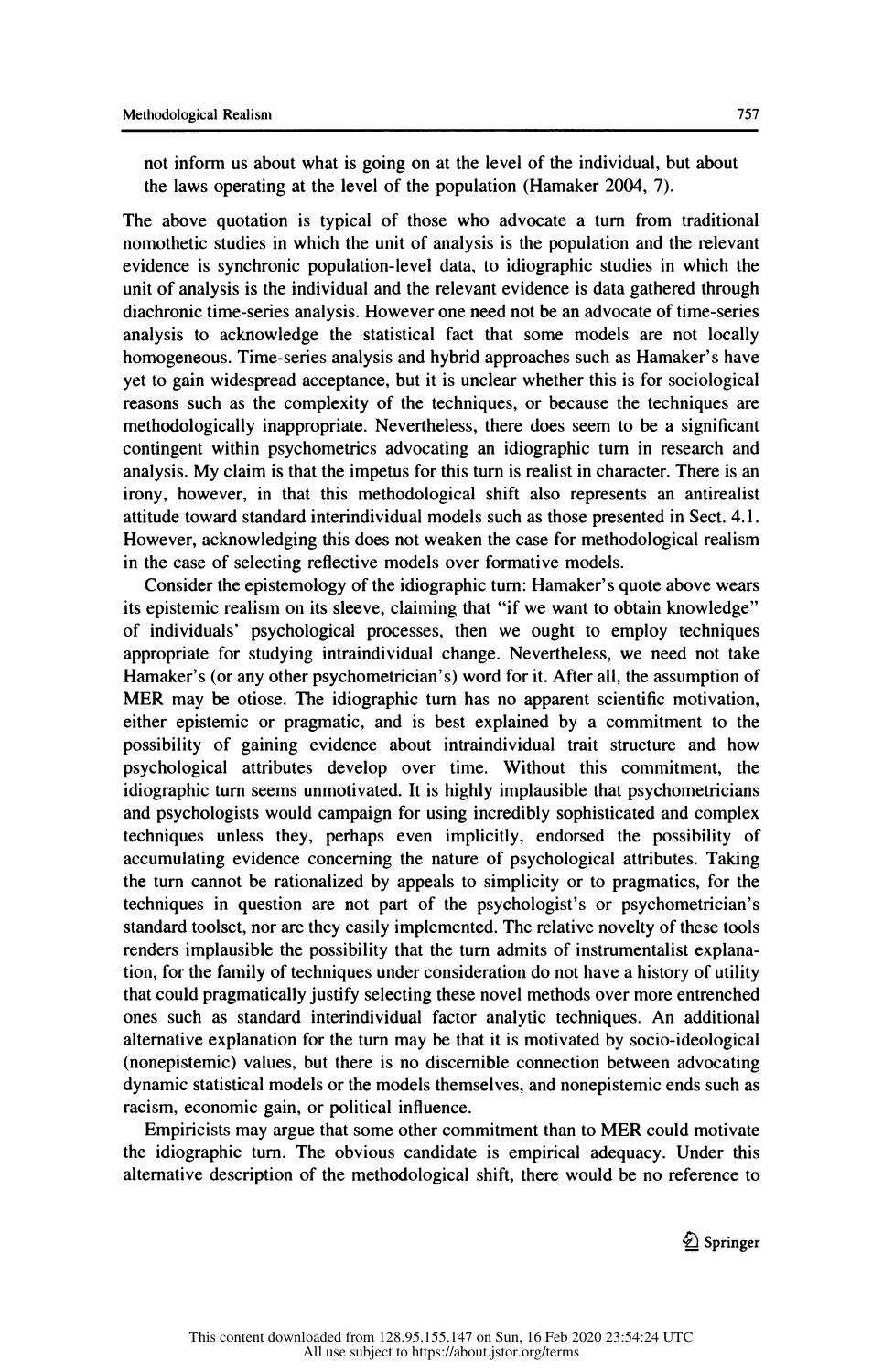S. B. Hood<br>psychological attributes or unobservable developmental processes. Time-series<br>analysis would be preferred for its superior ability to save the relevant phenomena. S. B. Hood<br>psychological attributes or unobservable developmental processes. Time-series<br>analysis would be preferred for its superior ability to save the relevant phenomena.<br>The empiricist alternative in this case is impla psychological attributes or unobservable developmental processes. Time-series analysis would be preferred for its superior ability to save the relevant phenomena.<br>The empiricist alternative in this case is implausible. The psychological attributes or unobservable developmental processes. Time-series<br>analysis would be preferred for its superior ability to save the relevant phenomena.<br>The empiricist alternative in this case is implausible. The psychological authories of unlosservable developmental processes. This series<br>analysis would be preferred for its superior ability to save the relevant phenomena.<br>The empiricist alternative in this case is implausible. The The empiricist alternative in this case is implausible. The empiricist's description<br>seems to require a dubious shift in the phenomenon being investigated. Psycho-<br>metricians, those who are realists, take themselves to be seems to require a dubious shift in the phenomenon being investigated. Psychometricians, those who are realists, take themselves to be investigating the development of psychological attributes; the models are purported to metricians, those who are realists, take themselves to be investigating the development of psychological attributes; the models are purported to be models of attribute development. The empiricist, restricting herself to ob development of psychological attributes; the models are purported to be models<br>of attribute development. The empiricist, restricting herself to observable phenom-<br>ena describes the situation quite differently, claiming tha of attribute development. The empiricist, restricting herself to observable phenom-<br>ena describes the situation quite differently, claiming that the shift to these new<br>models is simply a move to models with greater empiric or attribute development. The empiricist, restricting fields to coset value phenomena describes the situation quite differently, claiming that the shift to these new models is simply a move to models with greater empirical models is simply a move to models with greater empirical adequacy; the models are models of test data and the idiographic models are to be preferred because they fit the data better. The problem with this response is that models of test data and the idiographic models are to be preferred because they fit<br>the data better. The problem with this response is that the data sets used in<br>traditional synchronic models are not the same as those used the data better. The problem with this response is that the data sets used in traditional synchronic models are not the same as those used in the time-series models. To say that time-series models fit *the data* better tha traditional synchronic models are not the same as those used in the time-series models. To say that time-series models fit *the data* better than traditional models presupposes that there is a single set of data which the models. To say that time-series models fit *the data* better than traditional models<br>presupposes that there is a single set of data which the two approaches differentially<br>represent, but this is not so. The idiographic tur Examples is that there is a single set of data which the two approaches differentially resent, but this is not so. The idiographic turn is a shift not only in experimental sign; it is also a shift in what is deemed empiric

represent, but this is not so. The idiographic turn is a shift not only in experimental<br>design; it is also a shift in what is deemed empirically relevant data.<br>For the same reason that modeling covariation reflectively doe design; it is also a shift in what is deemed empirically relevant data.<br>For the same reason that modeling covariation reflectively does not require a<br>commitment to ontological realism, neither does the idiographic turn. Th For the same reason that modeling covariation reflectively does not require a<br>commitment to ontological realism, neither does the idiographic turn. That is, each<br>factor structure at any point in a time-series may be consid For the same reason that modering covariation renectively does not require a<br>commitment to ontological realism, neither does the idiographic turn. That is, each<br>factor structure at any point in a time-series may be conside factor structure at any point in a time-series may be considered a hypothesis subject<br>to confirmation or refutation. Indeed the entire dynamical model of an individual's<br>psychological change may be so considered. It would to confirmation or refutation. Indeed the entire dynamical model of an individual's psychological change may be so considered. It would seem odd if one were propounding such hypotheses without any regard for their truth (o psychological change may be so considered. It would seem odd if one were<br>propounding such hypotheses without any regard for their truth (or representational<br>adequacy). The impetus for the turn is that time-series analysis propounding such hypotheses without any regard for their truth (or representational adequacy). The impetus for the turn is that time-series analysis offers better and more nuanced hypotheses, ones that are more likely to r adequacy). The impetus for the turn is that time-series analysis offers better and more nuanced hypotheses, ones that are more likely to represent psychological processes. Nevertheless, the evidentiary requirements for ont more nuanced hypotheses, ones that are more likely to represent psychological processes. Nevertheless, the evidentiary requirements for ontological realism may remain unsatisfied despite best efforts, so ontological realis

### 5 Conclusion

Michell's admonishment that psychometricians conduct the relevant studies to ascertain the structure of attributes reveals Micheli' s commitment to MER while at the same time it suggests a methodological norm to the effect that ontological commitments need to be responsive to evidence. In none of the examples considered above has a case of ontological realism divorced from epistemic realism been encountered. In the case of model selection, we find evidence for methodological realism, but not necessarily a presupposition of ontological realism; in the case of using IRT models to predict item or test performance, no realist assumptions are required; in the case of using IRT models to estimate ability there is an implicit commitment to ontological realism, but that it is accompanied by a commitment to MER; in the assessment of the problem posed by non-locally homogeneous measurement model the commitment to ontological realism accompanies a commitment to MER; and in the case of the idiographic turn the development of statistical tools for the analysis of intraindividual variability evidences a commitment to MER, but not necessarily ontological realism. Psychometricians will have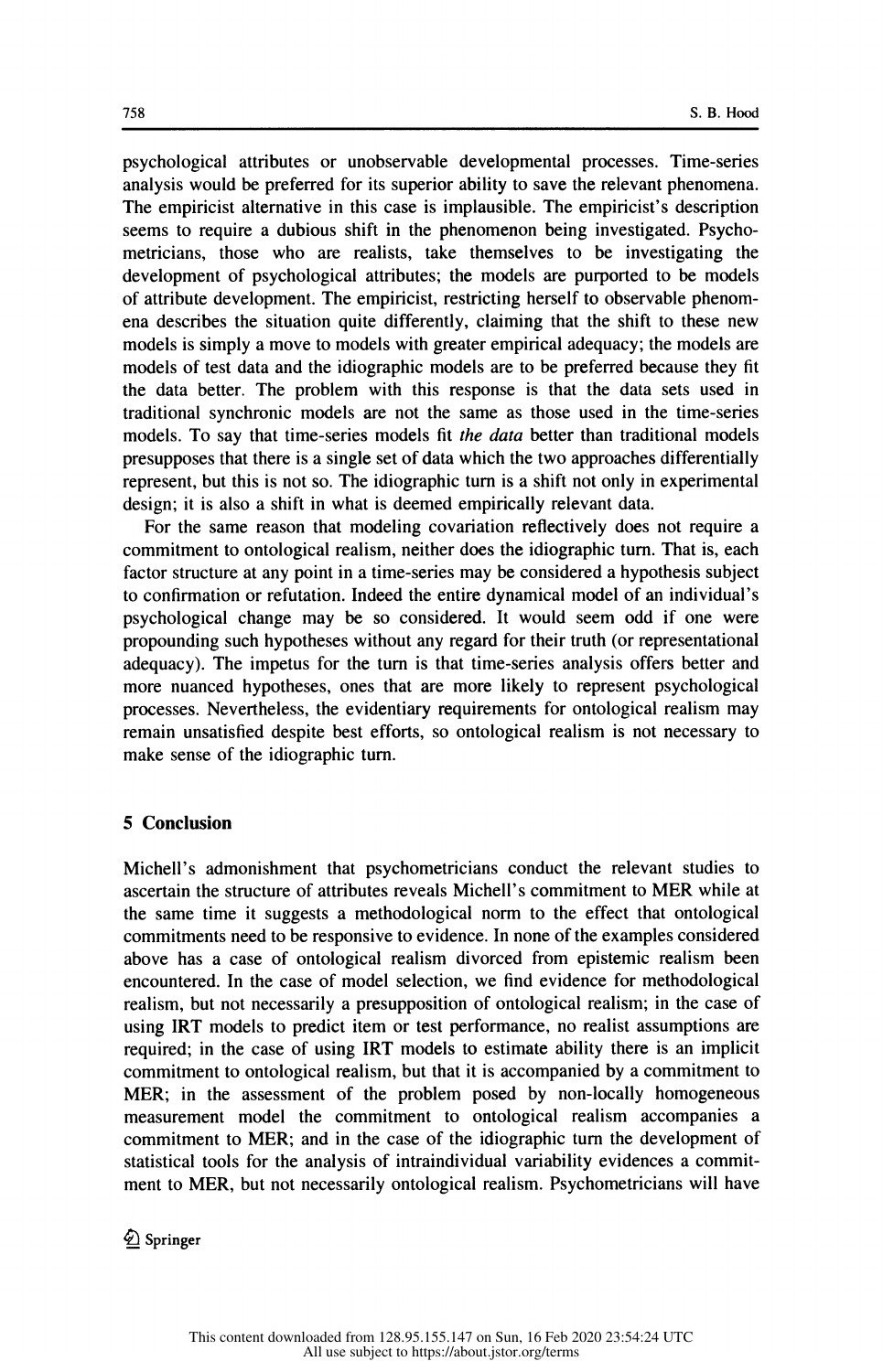various philosophical commitments, but there is nothing in the contemporary methods discussed here that requires pathological ontological commitment.<br>I have argued for methodological realism in psychometrics—that certain

thods discussed here that requires pathological ontological commitment.<br>I have argued for methodological realism in psychometrics—that certain<br>octions and methodological shifts in psychometrics seem to depend on realist practices and methodological shifts in psychometrics seem to depend on realist commitments for their rationality. These commitments stand apart from the philosophical positions of particular psychometricians and even may be inconsistent with their professed commitments since background assumptions are not always clearly manifest, not even to those who harbor them. In some instances practice seems to indicate realist commitments where, upon closer inspection, there are none. In other instances close examination reveals a tacit commitment to ontological realism, epistemic realism, or both, though in none of the examples considered si there a commitment to ontological realism without a corresponding commitment to epistemic realism. Ontological realism unwarranted by evidence would provide a case for judging psychometrics as a "pathological science," and it was this pathology that concerned Gould and Micheli. The charge that psychometrics is pathological finds no grounds in the examples provided. The assumption of epistemic realism is innocuous and represents a willingness to listen to evidence, i.e., a form of Longino's "responsiveness to criticism" criterion for scientific objectivity. Additionally, there are certain features of psychometric theorizing that cannot be explained on an empiricist account, and if attempting to make sense of science is one of the tasks of the philosophy of science, the empiricist is bound to fail in the case of psychometrics. Realism affords the epistemic, explanatory, and metaphysical richness needed to make sense of psychometric practice.

 Acknowledgments I would like to thank Colin Allen, Denny Borsboom, Conor Dolan, Peter Jonason, Benjamin Lovett, and two anonymous reviewers for comments on earlier versions of this paper.

#### References

- Baldwin, A. (1946). The study of individual personality by means of the intra individual correlation. Journal of Personality, 14, 151-168.
- Bartholomew, D. (2004). Measuring intelligence: Facts and fallacies. New York: Cambridge University Press.
- Boring, E. G. (1923). Intelligence as the tests test it. New Republic, 35, 35-37.
- Borsboom, D. (2005). Measuring the mind: Contemporary issues in psychometrics. Cambridge: Cambridge University Press.
- Borsboom, D., & Mellenbergh, G. (2004). Why psychometrics is not pathological: A comment on Michell. Theory & Psychology, 14, 105-120.
- Borsboom, D., Mellenbergh, G., & van Heerden, J. (2003). The theoretical status of latent variables. Psychological Review, 110(2), 203-219.
- Carnap, R. (1928). Der Logische Aufbau der Welt. Berlin: Weltkreis. Translated by R. A. George as The Logical structure of the world and pseudoproblems in philosophy. Berkeley: University of California Press, 1967.
- Carroll, J. B. (1995). Reflections on Stephen Jay Gould's the mismeasure of man (1981). Intelligence, 21, 121-134.
- Cervone, D. (2004). The architecture of personality. Psychological Review, 111, 183-204.
- Coffa, J. A. (1991). The semantic tradition from Kant to Carnap. Cambridge: Cambridge University Press.
- Cronbach, L. J., & Meehl, P. E. (1955). Construct validity in psychological tests. Psychological Bulletin, 52, 281-302.

 $@$  Springer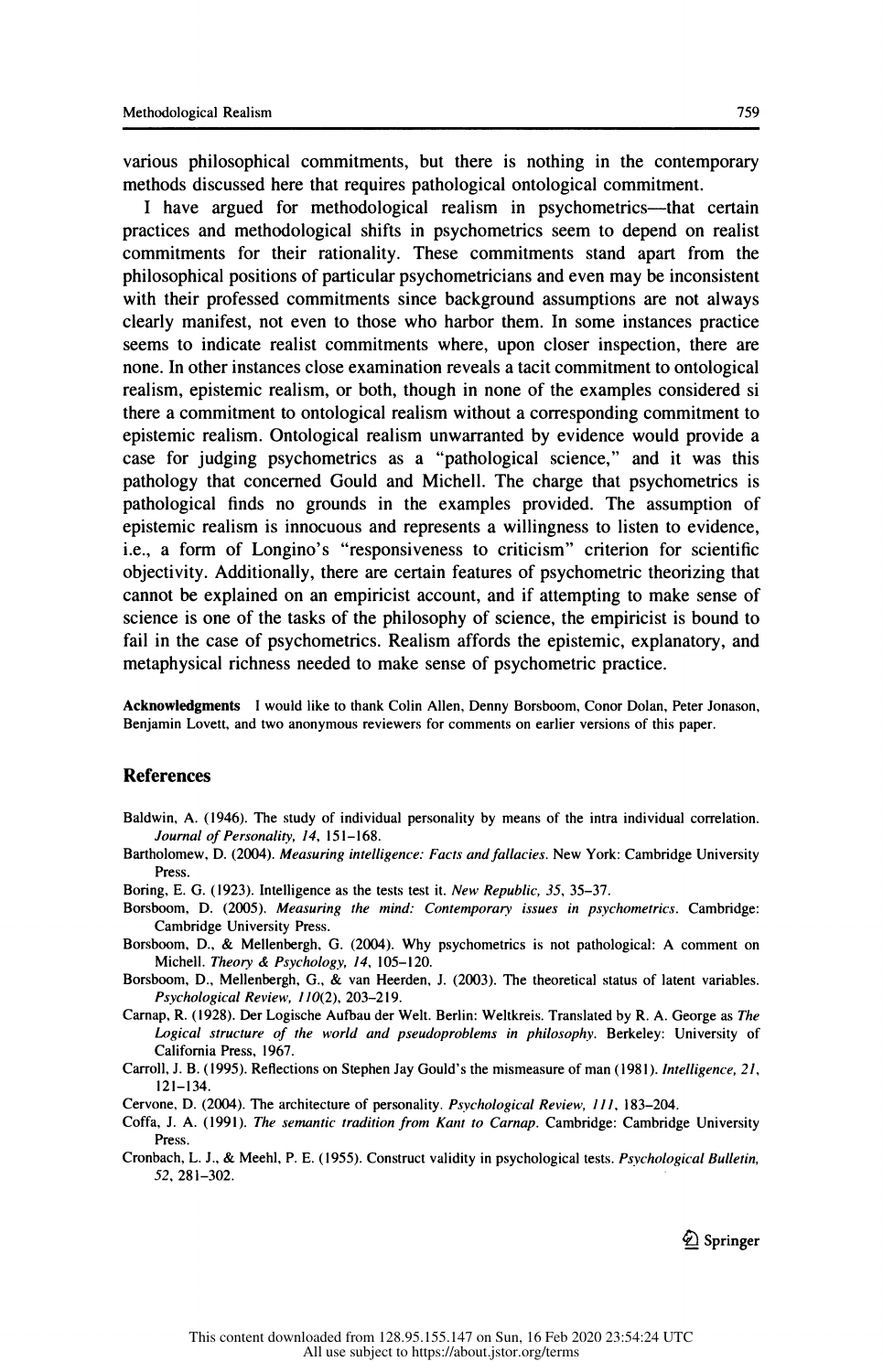- S. B. Hood<br>Deary, I. J. (2000). *Looking down on human intelligence: From psychometrics to the brain*. Oxford:<br>Oxford University Press. 9. D. 1000<br>y, I. J. (2000). *Looking down on human intelligence: From psychometrics to the brain*. Oxford:<br>Oxford University Press.<br>irds, J. R., & Bagozzi, R. P. (2000). On the nature and direction of relationships between Deary, I. J. (2000). *Looking down on human intelligence: From psychometrics to the brain*. Oxford:<br>Oxford University Press.<br>Edwards, J. R., & Bagozzi, R. P. (2000). On the nature and direction of relationships between con v, I. J. (2000). *Looking down on human intelligence: From psychometrics to the brain*. Oxford:<br>Oxford University Press.<br>rds, J. R., & Bagozzi, R. P. (2000). On the nature and direction of relationships between constructs<br>
- 
- Deary, I. J. (2000). *Looking down on human intelligence: From psychometrics to the brain*. Oxford:<br>Oxford University Press.<br>Edwards, J. R., & Bagozzi, R. P. (2000). On the nature and direction of relationships between con rds, J. R., & Bagozzi, R. P. (2000). On the nature and direction of relationships between constructs<br>and measures. *Psychological Methods*, 5, 155–174.<br>J. L., & van den Wollenberg, A. L. (1993). Local homogeneity in latent
- Edwards, J. K., & Bagozzi, K. F. (2000). Oh the haddle and direction of relationships between constitues<br>and measures. *Psychological Methods*, 5, 155–174.<br>Ellis, J. L., & van den Wollenberg, A. L. (1993). Local homogeneit J. L., & van den Wollenberg, A. L. (1993). Local homogeneity in latent trait models. A characterization of the homogeneous monotone IRT model. *Psychometrika*, 58(3), 417–429.<br>1, M. B. (2007). *Objectivity in practice: Int*
- characterization of the homogeneous monotone IRT model. *Psychometrika*, 58(3), 417–429.<br>Fagan, M. B. (2007). *Objectivity in practice: Integrative social epistemology of scientific inquiry*.<br>Dissertation, Department of Hi **N. M. B. (2007).** Objectivity in practice: Integrative social epistemology of scientific inquiry.<br>Dissertation, Department of History and Philosophy of Science, Bloomington: Indiana University.<br>H. (1970). The "orthodox" Dissertation, Department of History and Philosophy of Science, Bloomington: Indiana University.<br>
, H. (1970). The "orthodox" view of theories: Remarks in defense as well as critique. In M. Radner<br>
& S. Winokur (Eds.), *Ana* Feigl, H. (1970). The "orthodox" view of theories: Remarks in defense as well as critique. In M. Radner & S. Winokur (Eds.), *Analyses of theories and methods of physics and psychology. Minnesota studies in the philosophy* Every, 11 (1996). The Could, S. J. (1996). Analyses of theories and methods of physics and psychology. Minnesota<br>studies in the philosophy of science Vol IV (pp. 3–16). Minneapolis: University of Minnesota Press.<br>Friedman
- 
- studies in the philosophy of science Vol IV (pp. 3–16). Minneapolis: University of Minnesota Press.<br>Friedman, M. (1999). *Reconsidering logical positivism*. Cambridge: Cambridge University Press.<br>Gould, S. J. (1996). *The*
- Friedman, M. (1999). *Reconsidering logical positivism*. Cambridge: Cambridge University Press.<br>Gould, S. J. (1996). *The mismeasure of man*. New York: W.W.Norton & Company. Original edition, 1981.<br>Hamaker, E. L. (2004). d, S. J. (1996). *The mismeasure of man*. New York: W.W.Norton & Company. Original edition, 1981.<br>1981.<br>aker, E. L. (2004). *Time series analysis and the individual as the unit of psychological research*.<br>Dissertation, Dep 1981.<br>Hamaker, E. L. (2004). Time series analysis and the individual as the unit of psychological research.<br>Dissertation, Department of Psychological Methods Amsterdam: University of Amsterdam.<br>Hambleton, R. K., Swaminatha aker, E. L. (2004). *Time series analysis and the individual as the unit of psychological research*.<br>Dissertation, Department of Psychological Methods Amsterdam: University of Amsterdam.<br>Dieton, R. K., Swaminathan, H., & R
- 
- Dissertation, Department of Psychological Methods Amsterdam: University of Amsterdam.<br>Hambleton, R. K., Swaminathan, H., & Rogers, J. (1991). Fundamentals of item response theory. In R.<br>Jaeger (Ed.), *Measurement methods f* Electrician. Department of *Laystongest* 1. (1991). Fundamentals of item response theory. In R. Jaeger (Ed.), *Measurement methods for the social sciences*. Newberry Park: Sage.<br>The U.S. *Measurement methods for the social*
- Jaeger (Ed.), *Measurement methods for the social sciences*. Newberry Park: Sage.<br>Hilbert, D. (1899). *Grundlagen der Geometrie*. Leizpig: Teubner. Translated by L. Unger from the 10th<br>edition as *Foundations of Geometry*. assessment of psychometrics as pathological science. Translated by L. Unger from the 10th edition as *Foundations of Geometry*. La Salle: Open Court, 1971.<br>
I, S. B. (2008). Comments on borsboom's typology of measurement t edition as *Foundations of Geometry*. La Salle: Open Court, 1971.<br>
1, S. B. (2008). Comments on borsboom's typology of measurement theoretic variables and Michell's<br>
assessment of psychometrics as pathological science. *Me* Hood, S. B. (2008). Comments on borsboom's typology of measurement theoretic variables and Michell's<br>assessment of psychometrics as pathological science. *Measurement Interdisciplinary Research and*<br>*Perspectives*, 6, 93– Accessiment of psychometrics as pathological science. Measurement Interdisciplinary Research and<br> *Perspectives*, 6, 93–96.<br>
Jensen, A., & Weng, L. (1994). What is a good  $g$ ? Intelligence, 18(1), 231–258.<br>
Kelley, T. L. ( Perspectives, 6, 93–96.<br>Jensen, A., & Weng, L. (1994). What is a good  $g$ ? Intelligence, 18(1), 231–258.<br>Kelley, T. L. (1927). Interpretation of educational measurements. New York: Macmillan.<br>Kitcher, P. (2001). Science, t

- 
- 
- Jensen, A., & Weng, L. (1994). What is a good *g? Intelligence, 18*(1), 231–258.<br>Kelley, T. L. (1927). *Interpretation of educational measurements*. New York: Macmillan.<br>Kitcher, P. (2001). *Science, truth, and democracy*.
- 
- Kelley, T. L. (1927). *Interpretation of educational measurements*. New York: Macmillan.<br>Kitcher, P. (2001). *Science, truth, and democracy*. Oxford: Oxford University Press.<br>Leplin, J. (1986). Methodological realism and s Kitcher, P. (2001). Science, truth, and democracy. Oxford: Oxford University Press.<br>Leplin, J. (1986). Methodological realism and scientific rationality. *Philosophy of Science*, 53, 31–51.<br>Leplin, J. (1997). A novel defen Leplin, J. (1986). Methodological realism and scientific rationality. *Philosophy of Science*, 53, 31–51.<br>Leplin, J. (1997). *A novel defense of scientific realism*. New York: Oxford University Press.<br>Lloyd, E. A. (2005). Loplin, J. (1997). A novel defense of scientific realism. New York: Oxford University Press.<br>Loyd, E. A. (2005). The case of the female orgasm: Bias in the science of evolution. Cambridge: Harvard<br>University Press.<br>Longino Lloyd, E. A. (2005). The case of the female orgasm: Bias in the science of evolution. Cambridge: Harvard<br>University Press.<br>Longino, H. E. (1990). Science as social knowledge. Princeton: Princeton University Press.<br>Longino,
- 
- 
- Libyd, E. A. (2003). The case of the female orgasm. Blas in the science of evolution. Californic University Press.<br>
Longino, H. E. (1990). Science as social knowledge. Princeton: Princeton University Press.<br>
McMullin, E. ( ino, H. E. (1990). Science as social knowledge. Princeton: Princeton University Press.<br>ino, H. E. (1990). Science as social knowledge. Princeton: Princeton University Press.<br>ullin, E. (1983). "Values in science", In P. Asq Longino, H. E. (2002). The fate of knowledge. Princeton: Princeton University Press.<br>McMullin, E. (1983). "Values in science", In P. Asquith, & T. Nickles (Eds.), *PSA 1982*(2), 3–28. East<br>Lansing: Philosophy of Science As ullin, E. (1983). "Values in science", In P. Asquith, & T. Nickles (Eds.), *PSA 1982*(2), 3–28. East<br>Lansing: Philosophy of Science Association.<br>ullin, E. (1987). Explanatory success and the truth of theory. In N. Rescher
- Lansing: Philosophy of Science Association.<br>McMullin, E. (1987). Explanatory success and the truth of theory. In N. Rescher (Ed.), Scientific inquiry<br>in philosophical perspective. Lanham: University Press of America.<br>Miche ullin, E. (1987). Explanatory success and the truth of theory. In N. Rescher (Ed.), *Scientific inquiry*<br>in philosophical perspective. Lanham: University Press of America.<br>ell, J. (1997). Quantitative science and the defin
- 
- McMullin, E. (1987). Explanatory success and the truth of theory. In N. Rescher (Ed.), *Scientific inquiry*<br> *in philosophical perspective*. Lanham: University Press of America.<br>
Michell, J. (1997). Quantitative science an ell, J. (1997). Quantitative science and the definition of measurement in psychology. *British Journal*<br>of Psychology, 88, 355–383.<br>ell, J. (1999). *Measurement in psychology: A critical history of a methodological concept* of Psychology, 88, 355–383.<br>Michell, J. (1999). Measurement in psychology: A critical history of a methodological concept.<br>Cambridge: Cambridge University Press.<br>Michell, J. (2000). Normal science, pathological science and
- 639-667.
- Michell, J. (2004). Item response models, pathological science and the shape of error. Theory  $\&$ Psychology, 14, 121-129.
- Micheli, J. (2008). Is psychometrics pathological science? Measurement Interdisciplinary Research and Perspectives, 6, 7-24.
- Molenaar, P. C. M. (1985). A dynamic factor model for the analysis of multivariate time series. Psychometrika, 50, 181-202.
- Molenaar, P. C. M. (1999). Longitudinal analysis. In H. J. Ader & G. Mellenbergh (Eds.), Research methodology in the social, behavioural, and life sciences (pp. 143-167). London: Sage.
- Molenaar, P. C. M., Huizenga, H. M., & Nesselroade, J. R. (2003). The relationship between the structure of inter-individual and intra-individual variability: A theoretical and empirical vindication of developmental systems theory. In U. M. Staudinger & U. Lindenberger (Eds.), Understanding human development. Dordrecht: Kluwer.
- Nyborg, H. (2003). The sociology of psychometric and bio-behavioral sciences: A case study of destructive social reductionism and collective fraud in 20th century academia. In N. Nyborg (Ed.), The scientific study of general intelligence: Tribute to Arthur Jensen (pp. 441-502). Amsterdam: Pergamon.

£) Springer